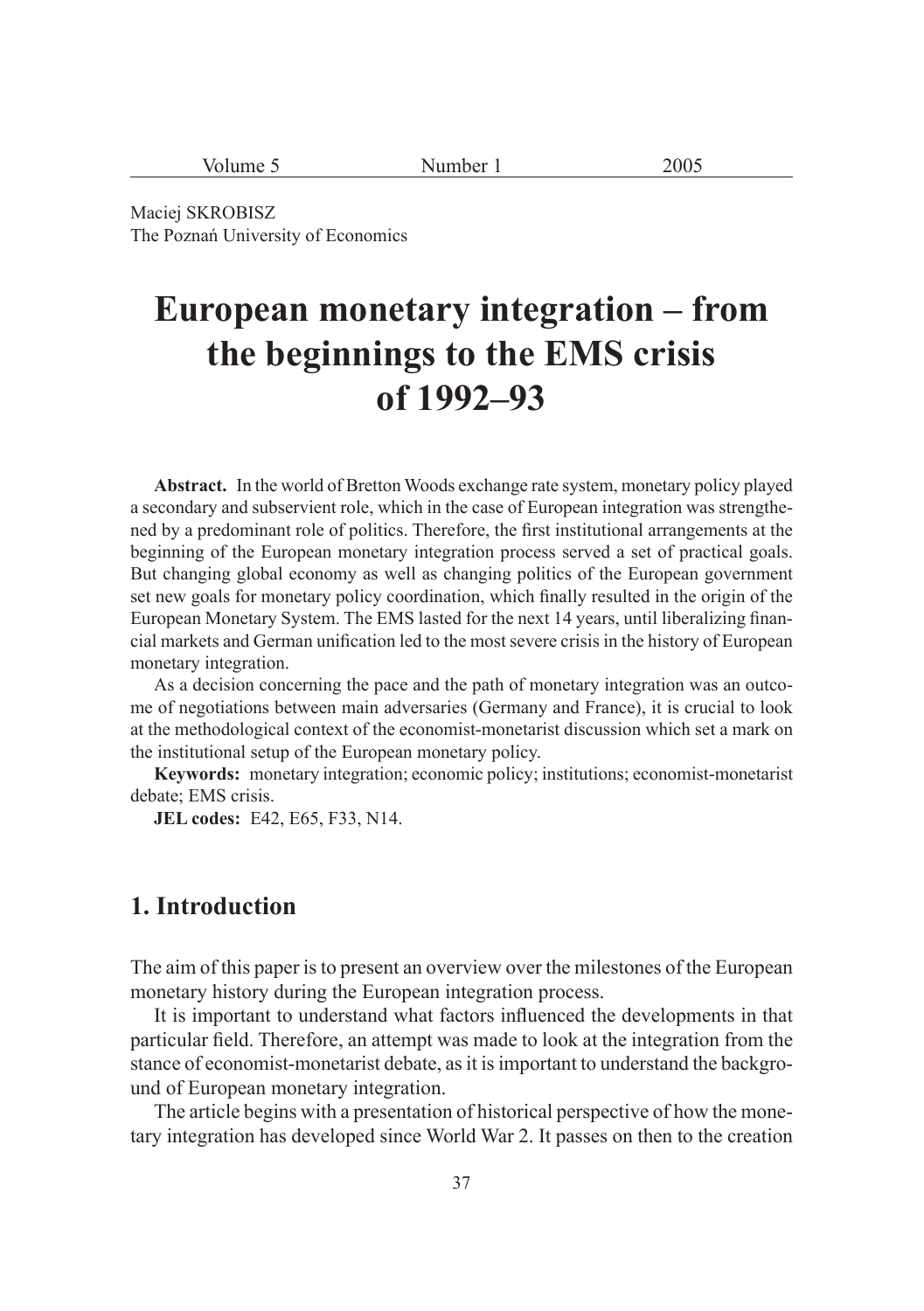of the European Monetary System (EMS) which was the first formal and lasting arrangement pushing the European economy on the tracks of monetary cooperation. After the most important issues of the EMS have been presented, I will move on to the historical overview of events from 1979 to 1992.

The latter date has been a breakpoint for the development of the European monetary system. It was the date of the biggest EMS crisis which made the pound leave the system and the French franc widen the currency bands. The anatomy of the crisis is presented later on in this paper, as well as an analysis of the question if that turmoil could have been avoided – and if so, how.

# **2. Economist-monetarist discussion – the prologue**

The 'economist-monetarist' debate seemed to lay historically at the very core of the discussion about the setup of common monetary policy (later also common currency) in Europe. It had a political (milestones of the European economic and monetary integration were set by politicians often against the advice of 'technicians'), economic (as far as the functioning of economies was concerned) as well as even a philosophical (role of a state in politics and economy  $-$  i.e. 'meta-cultural' beliefs) background.

The economist camp was represented by Germany, the Netherlands and Italy (only until 1970s). Their standpoint was to converge European economies in order to achieve a similar set of fundamentals<sup>1</sup> for every country and only then to start off with the integration of monetary policy. The latter should be a crown set on the top of sound economic bases.

The respective adversaries, i.e., the monetarists, were represented by France, Belgium and Italy (from 1970s). In their opinion, irrevocable fixing of exchange rates and common monetary policy should precede economic integration. (more detailed definition of both sides can be found e.g. in Molle, 2000).

Although many countries were involved in the dispute, it can be assumed, that the frontline ran between two biggest countries – France and Germany. The roots of the debate can be found already in the late 1940s with France trying to curb the revival of German economy (Arestis et al., 1999). German economic recovery was seen by France as a threat to national security. This was the reason why Jean Monnet maintained that only a crisis could undermine national sovereignty approach. He was also in favour of the idea that economic co-operation could only be achieved 'privately at the ministerial level, rather than by a congress of several hundred people' (Arestis et al., 1999, p. 5).

 $<sup>1</sup>$  E.g. to ensure converging inflation rates, which would not disturb conduct of common mon-</sup> etary policy.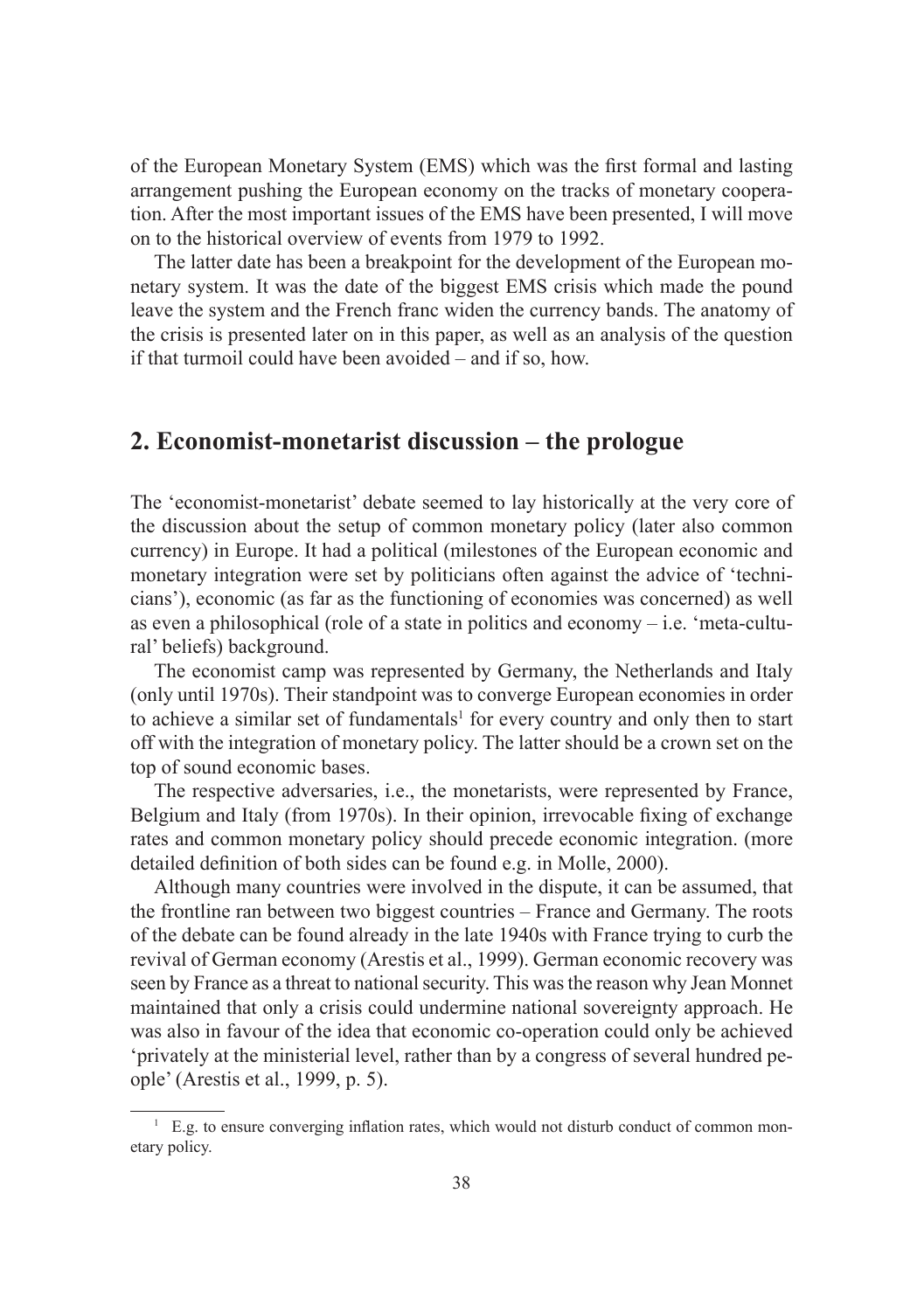The crisis, Monnet was waiting for came sooner than expected, as the Anglo-American policy shifted as a result of growing tensions in the world politics (beginnings of the Cold War). Soon, the Bizonia was created, and with the merger of the French zone, the Federal Republic of Germany was created. France was in need of policy reformulation. Monnet took advantage of his opportunity and the European Coal and Steel Community was created in 1951. The political shift did not fully reverse the French approach to Germany (and to the German economy) which was still contemptuous<sup>2</sup> for the next 20 years (Guyomarch, 1998). As Dyson and Featherstone (1999, p. 119) noticed, the pursuit and French motives "were to be understood in terms of political problems confronting French Presidents rather than in terms of any technical rationale". The aforementioned issues regarded the matters of both foreign policy – relationships with the USA and Germany – as well as internal French politics.

At that time French economists were mainly influenced by Keynesian economics. Especially the Planning Office in charge of the post-war economic recovery was employing activist measures in the French economy. On the other hand, German 'ordoliberalism'3 was born, which created a sound framework for the recovery and development of the German economy (Maes, 2002, pp. 3-7). Those ideas associated in both countries with the post-war recovery were to become foundations of the 'economist-monetarist' dispute.

# **3. European monetary integration – the pre-ERM phase**

## *3.1. The EPU (European Payments Union)*

The idea of European monetary integration did not appear first after the Treaty of Rome, but it started soon after the World War 2. At that time Europe was mostly in ruins and had also undergone some serious damages to the multi- and bilateral trading agreements (Gros and Thygesen, 1998). Those concluded after the war provided special credit lines for the countries suffering current account deficits. Still, the European economies were quite weak and no one wanted to loosen insignificant gold reserves. The only solution then was to use the arsenal of high tariffs and quotas to restrict imports. However, the demand for imports, especially from the USA, exceeded the supply of exports by far. This was called 'the dollar gap' and was perceived as a structural problem of the European countries. No devalu-

<sup>&</sup>lt;sup>2</sup> France considered strong Germany as a threat to the European balance of powers.

<sup>&</sup>lt;sup>3</sup> "Ordoliberalism" was a child of the Freiburg School the prominent members of which were lawyers (Maes, 2002).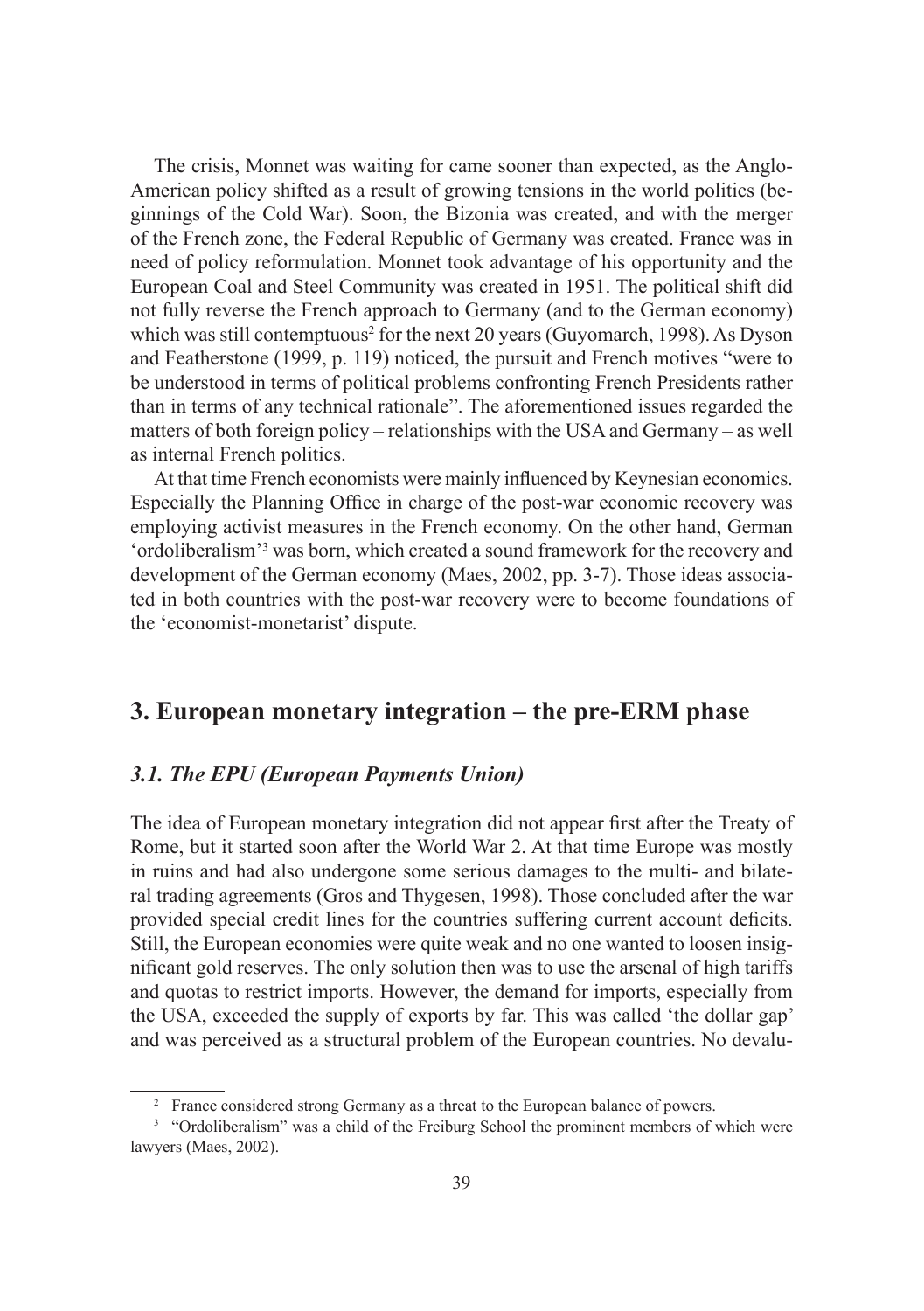ation of any currency against the dollar was possible at that time. In such a situation negotiations started aiming to establish the European Payments Union (EPU). From the very beginning the idea was supported by the United States that had their interest in it, mainly because through the sterling and the French franc it embraced Asia and Africa as well. A detailed record of negotiations and operations of the EPU is provided by Kaplan and Schleiminger (1989). At this stage it is worth pointing out that the EPU was actually an escape from bilateralism as the deficits and surpluses were netted out vis-à-vis the Union (Gros, Thygesen; 1998). Since more details can be found in the literature, I just wish to mention that one of the most important issues of the system was the forced acceptance of interference in domestic economic policies of individual countries. It became clear for the fist time in the years1950-51, during the German crisis. Notwithstanding, in the following year the condition of the European economies improved so that they could announce full convertibility of their currencies in 1958, which in fact was the end of the EPU. As Triffin (1966) notes, there were 'arguments in favour of keeping the EPU in preference to moving unilaterally, though simultaneously, to global convertibility'. As such, the dissolution of the European Payments Union could be considered as a loss to European monetary integration. However, at that time, after years of post-war constraints, everybody looked for a free pursuit of economic policies. There was a need for enhanced autonomy.

## *3.2. The Werner plan*

The exchange rate, the fourth corner of the magic quadrangle of economic stability, was not even mentioned in the Treaty of Rome (1957) (Ungerer, 1990). Towards the end of the 1960s, however, it became obvious that the economies of Europe slowly started to diverge (Kouparitsas 1999; Artis, Zhang 1999). Perhaps this caused Willy Brandt's initiative to formulate medium-term policy objectives and, in the long-run, to introduce a monetary union with permanently fixed exchange rates, to appear right after the Hague European Council summit in 1969 (Kloten, 1980). Almost a year after, a group chaired by Pierre Werner produced a report on how to achieve a monetary union in three stages by 1980. The report devised by the group was very particular with respect to the final goal of the European monetary integration. It presumed that the objective of the EMU would be reached by 1980 and would mark a total and irreversible convertibility of currencies, the elimination of fluctuation in exchange rates and a complete liberalization of capital movements (Werner, 1970). The report, however, did not include much detail on the institutional framework of monetary integration. It briefly read that a system of central banks<sup>4</sup> should be established in order to conduct an internal monetary

<sup>4</sup> One similar to the Federal Reserve System.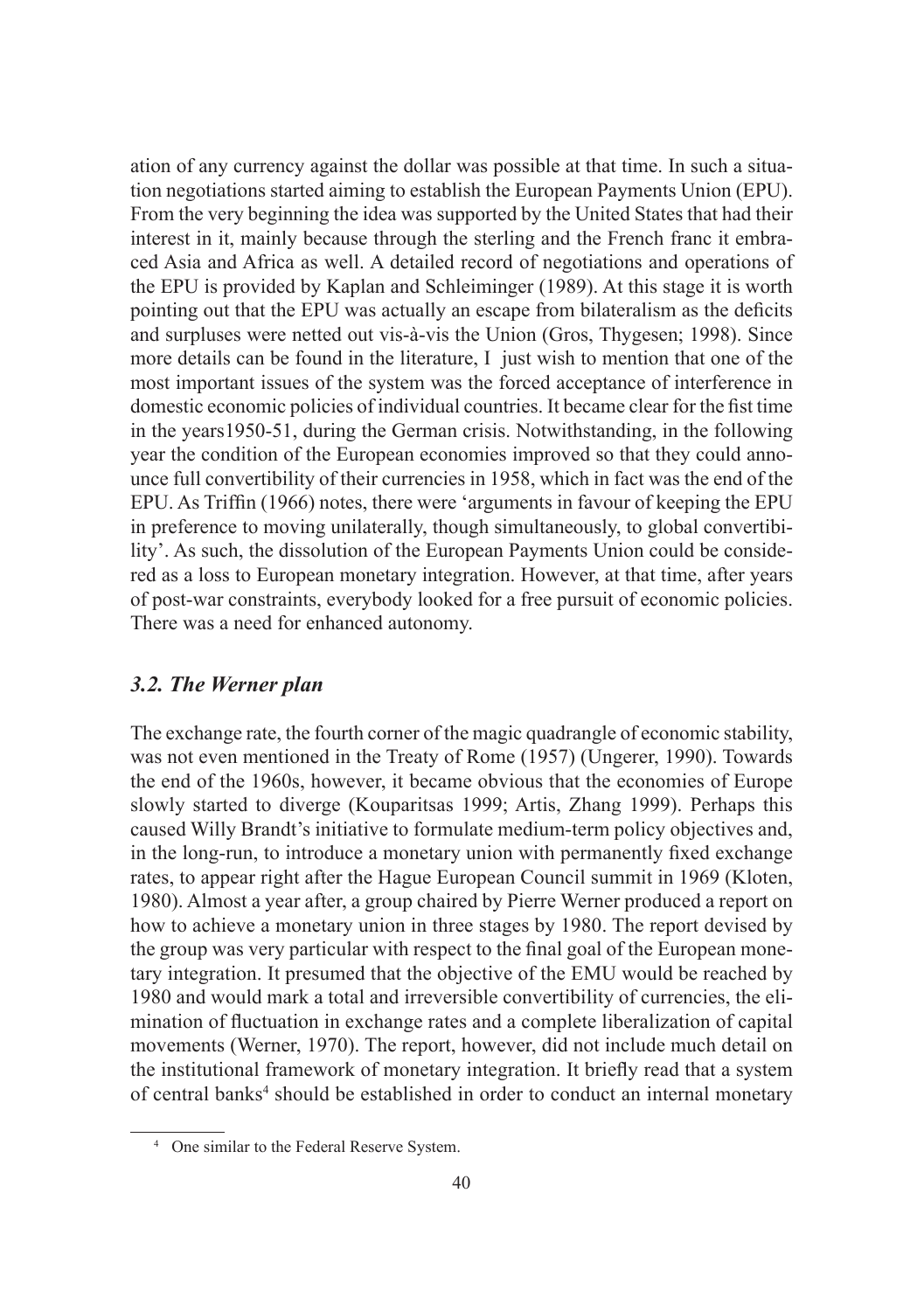policy and exchange rate policy against other currencies. On the other hand, the Werner plan was much more detailed as far as the conduct of non-monetary policies is concerned. It foresaw a kind of a 'centre' that would deal with budgetary, regional, structural ad social policies in the EMU. As Gros and Thygesen (1998) show, the Werner plan dealt less with low inflation and convergence of future EMU members just because the period in which the plan emerged was a time of low global inflation. Nevertheless, it put much more emphasis on fiscal policy because of some serious concerns that due to possible regional and structural disequilibria, might cause tensions. Those tensions, in the long run, would further lead to the divergence of economic performance in European countries. Gros and Thygesen (1998) also point out that the easiness the commitments made was due to two other factors. The first one was 'the softness of the constraints' which had its roots in the lack of domestic policies' co-ordination – transfer of authority was to be postponed to the last, third, stage of the Werner Plan. The other factor, thoroughly analysed by Baer and Padoa-Schioppa (1989) and Mortensen (1990), was the debate between economist and monetarist approaches to the European integration. German and Dutch policymakers mainly represented the former stanceto their minds, a voluntary co-ordination of domestic policies and convergence should precede the irrevocable fixing of the exchange rates. France, Belgium and Italy on the other hand, represented the latter viewpoint. According to the monetarist idea, one should first establish common monetary institutions and policies and the remaining issues would fall into place.

The last part of this paper will provide a closer insight into the background of those differences.

## *3.3. "Snake in the tunnel" and the European Monetary Co-operation Fund*

The events that delayed the first step towards EMU were also crucial for the development of an exchange rate system called 'the snake in the tunnel'. It started off with the floating<sup>5</sup> of the Deutsche mark and the Dutch guilder and with the US suspension of the obligation to convert the dollar holdings into gold. Those events of 1971, along with the "Smithsonian Agreement" of December 1971, were the cornerstones of a new monetary arrangement for Europe. Its origin was rather forced than planned as France and Italy did not want the Deutsche mark to float freely against the dollar. Thus, a system was created where the European currencies could fluctuate within a 4,5% band and finally 2,25% around bilateral central rates. However, after the dollar was free to float from March 1973, a tendency ap-

<sup>5</sup> Against the dollar.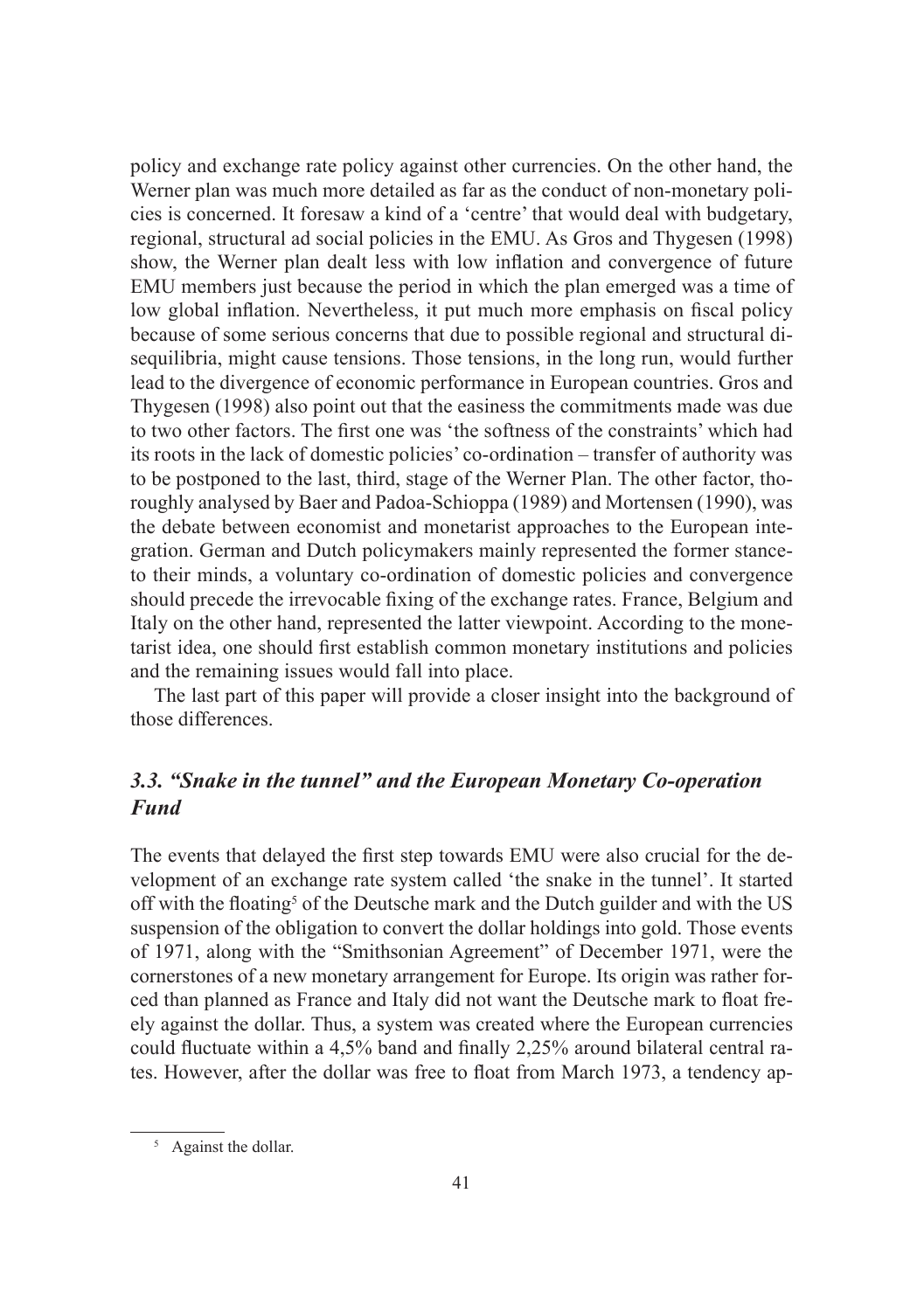peared for the snake participants to gather into weak<sup>6</sup> and strong<sup>7</sup> currency groups. Not only did it make the economies diverge ever stronger, but there was also a clear lack of any exchange rate policy and domestic policies' co-ordination. Both policies were clearly inconsistent. The developments in the world economy in the mid-1970s finally brought a solution to the problem of exchange rate management. Rising inflation in some of the participant countries caused heavy capital movements which became unsustainable for some of them (Gros, Thygesen; 1998). As the election was closer in Germany, the criticism against the Bundesbank interventions rose. This finally led to the so-called Frankfurt realignment of October 1979. It was the first realignment with the participation of more than one country. It also became a way to sort out the problems of weaker, relatively to the Deutsche mark, currencies within the snake (Thygesen, 1979). This event at least lead to a success in setting moderate exchange rate management as a policy instrument. That helped to avoid two extreme solutions – to treat exchange rates as untouchable or entirely market-determined.

According to the Werner plan, an institution that should have started its activity in the early 1970s, was the European Monetary Co-operation Fund (EMCF). It was finally set up in 1973 and was initially charged with monitoring the Community's exchange rate system and assuring the multilateral nature of net interventions of participating central banks in EC currencies (Gros, Thygesen; 1998). This institution, scheduled to be supervised by central bank governors, was right from the beginning subordinated to guidelines and directives of the ECOFIN Council, therefore was subject to political instructions and not suitable to perform a monetary policy (Pöhl, 1989). The example of the EMCF proved that a premature creation of an institution without genuine authority to perform its tasks was a wrong solution for Europe as the current policy making could still overrule long-term decisions.

# **4. The ERM phase**

## *4.1. The creation of the European Monetary System (EMS)*

The beginnings of the EMS were not easy whatsoever. Again, the first proposal made to unify an exchange rate system for a better co-ordination of monetary policies was split into two rival approaches. One came again from France, from the French Ministry of Finance that proposed the so-called "boa" – a system of wider margins around the snake. On the other hand, the Dutch Minister of Finance, today's ECB

<sup>6</sup> French and Belgium franc, Danish and Swedish krone.

<sup>7</sup> The DM, guilder and Norwegian krone.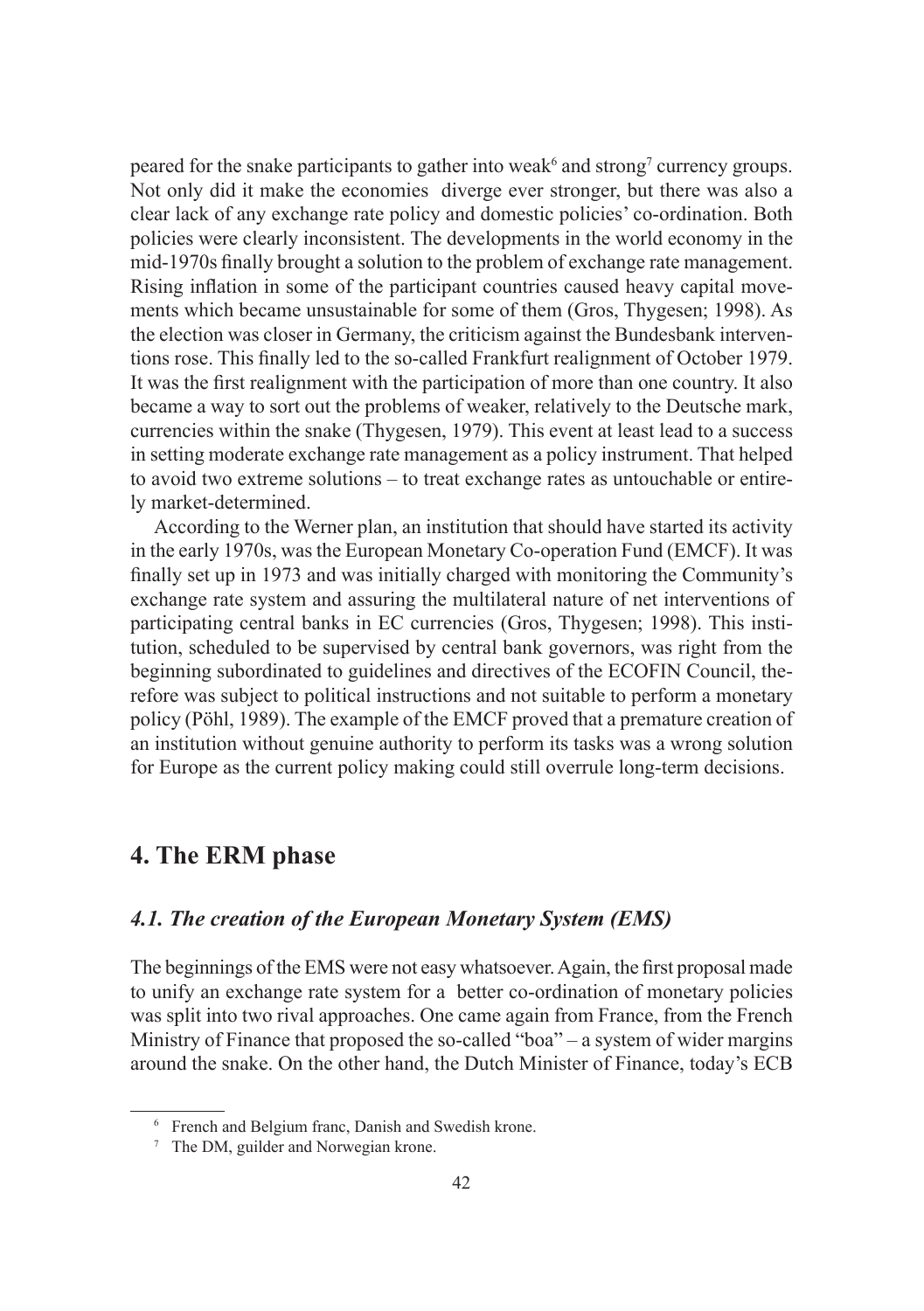governor, Duisenberg<sup>8</sup> suggested target zones for EC currencies (Ungerer, 1990). But at that time, it became dangerous for the European Union to debate again upon different approaches to the monetary union as the EC started to move backwards. It posed a challenge for the EC to get the integration process back on track, fight inflation and work out the way to greater stability of exchange rates. The then President of the EC Commission, Roy Jenkins, undertook the first serious step in Florence in 1977. He called for a fresh look on the perspective of a future economic and monetary union (Jenkins, 1977). Soon afterwards he was followed by the French President, V. G. d'Estaing, and the German Chancellor, Helmut Schmidt. They took the initiative to combine co-ordination of the exchange rate management and the domestic monetary and fiscal policies. Then, at the European Council summit in Bremen in July 1978 a 'scheme for the creation of closer monetary co-operation leading to a zone of monetary stability in Europe' was discussed, and at the next meeting in Brussels on December 4-5 1978, the Council agreed on the creation of the EMS so as to secure greater stability of home and foreign economic policies (Commission of the EC, 1979).

## *4.2. Institutional features of the EMS*

The European Monetary System could be characterized by two features: Exchange Rate Mechanism (ERM) and European Currency Unit (ECU). Like the Bretton Woods system, the ERM was an 'adjustable peg' system. This meant that the currencies within the system were bound by an official exchange rate which could then float freely within a band  $+/-2.5\%$  around the central rate. Only Italy and the newcomers<sup>9</sup> were allowed to use broader bands that were set at  $+/-6$ %. If the exchange rate had been about to reach the top or the bottom of band, central banks of the 'problematic'10 currencies would have had to intervene at the foreign exchange markets in order to uphold the stability of exchange rate. The guarantee for the interventions was not absolute and, after consultation with other members, countries could realign within the system. Still, if any currency had diverged more than 75% of its band of fluctuation, there was room to assume that a respective country would have started a counter-action on its own, otherwise the whole basket could either appreciate or depreciate. There were also credit facilities provided if a country needed money for interventions.

Another feature of the EMS was the ECU which was basically defined as a basket of members' currencies. Every country had its ECU-fixed rate, hence the member currencies were bound with each other as well. The ECU itself had on the other

<sup>8</sup> Supported by Germans.

<sup>9</sup> Spain (1989) and UK (1990).

<sup>&</sup>lt;sup>10</sup> The ones whose parities diverged from each other.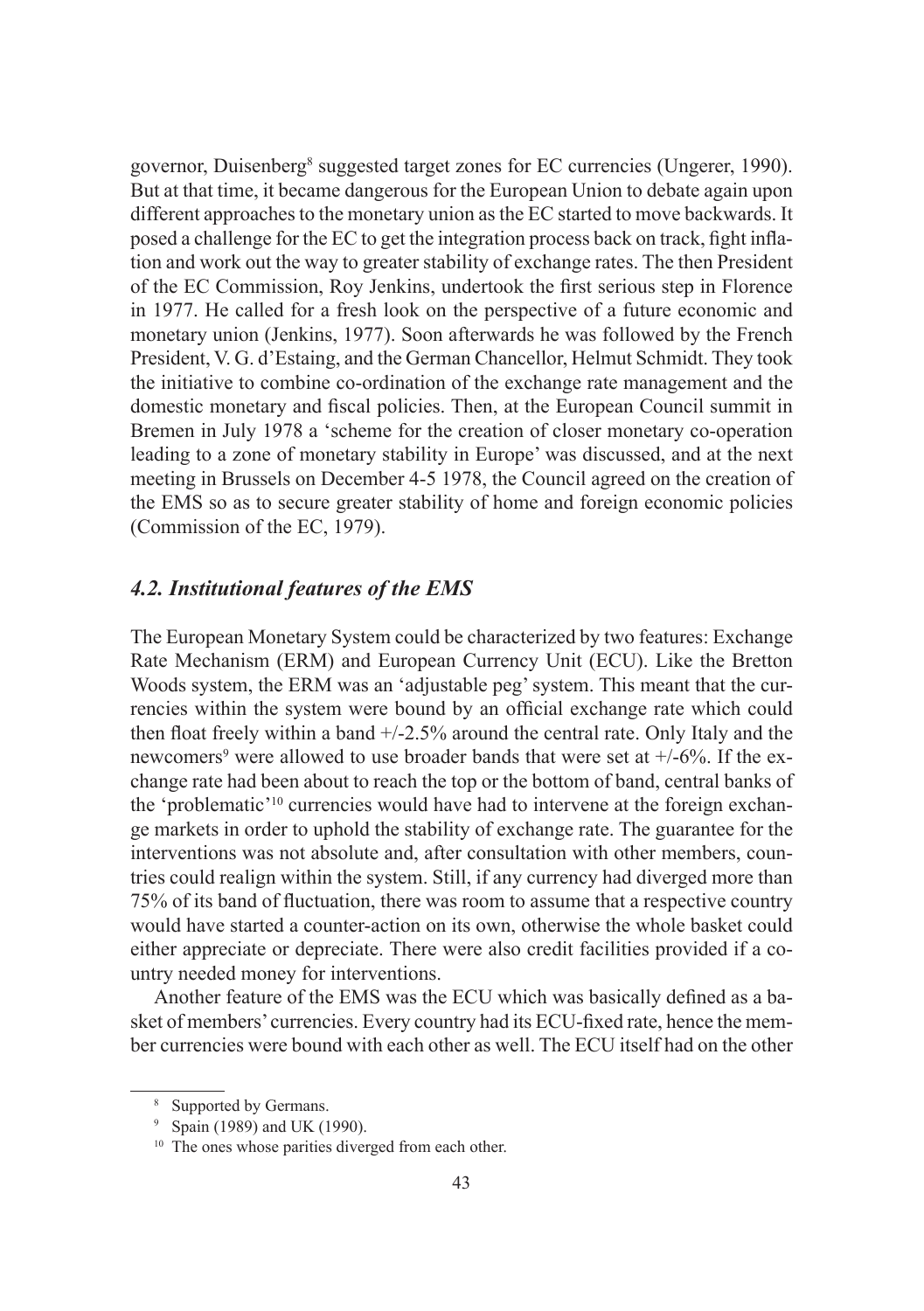hand two interesting features. The first was that if a currency was to depreciate against other currencies, it would have depreciated against the ECU as well, thus the amount of that currency in the basket would have declined. It was the Maastricht treaty that froze the amount of every currency. Another thing was that if any currency had changed its value against any other, its relative change against the ECU would have been lesser (de Grauwe, 1994, pp. 98–103).

## *4.3. Phase one (1979–1986)*

After Ungerer (1990), the first period might be called "a period of trial and consolidation". At the beginnings of the EMS the economies of Europe were still quite divergent. It was especially striking in an analysis of consumer price indexes in Europe which grew on average by 8.9 percent. In Germany, however, they grew only by 4,7%, while in France and Italy by 10.7 and 16.4, respectively. Also the demand for domestic credit varied substantially – it declined in Germany, while remaining at previous high levels in France and Italy (Ungerer et al.; 1983). The consequences of such policies, along with a considerable expansionary shift in the French domestic economic policy after Mitterand's success in the election of 1981, led to a series of seven realignments between 1979 and March 1983. Those realignments are presented in Table 1:

|                                             | Sept.<br>24<br>1979 | Nov.<br>30<br>1979 | Mar.<br>23<br>1981 | Oct. 5<br>1981 | Feb.<br>22<br>1982 | June<br>14<br>1982 | Mar.<br>21<br>1983           | July<br>22<br>1985 | Apr. 7<br>1986 | Aug.<br>4<br>1986 | Jan.<br>12<br>1987 | Jan. 8<br>1990 |
|---------------------------------------------|---------------------|--------------------|--------------------|----------------|--------------------|--------------------|------------------------------|--------------------|----------------|-------------------|--------------------|----------------|
| Belgian<br>and<br>Luxem-<br>bourg<br>francs |                     |                    |                    |                | $-8.5$             |                    | $+1.5$                       | $+2.0$             | $+1.0$         |                   | $+2.0$             |                |
| Danish<br>krone                             |                     | $-2.9$ $-4.8$      |                    |                | $-3.0$             |                    |                              | $+2.5$ $+2.0$      | $+1.0$         |                   |                    |                |
| Deutsche<br>mark                            | $+2.0$              |                    |                    | $+5.5$         |                    |                    | $+4.25$ $+5.5$ $+2.0$        |                    | $+3.0$         |                   | $+3.0$             |                |
| French<br>franc                             |                     |                    |                    | $-3.0$         |                    |                    | $-5.75$ $-2.5$ $+2.0$ $-3.0$ |                    |                |                   |                    |                |
| Italian lira                                |                     |                    | $-6.0$             | 3.0            |                    |                    | $-2.75$ $-2.5$ $-6.0$        |                    |                |                   |                    | $-3.7$         |
| Irish<br>pound                              |                     |                    |                    |                |                    |                    |                              | $-3.5$ $+2.0$      |                | $-8.0$            |                    |                |
| Dutch<br>guilder                            |                     |                    |                    | $+5.5$         |                    |                    | $+4.25$ $+3.5$               | $+2.0$             | $+3.0$         |                   | $+3.0$             |                |

**Table 1. EMS Realignments; Percentage Changes in Bilateral Central Rates**

Source: Ungerer (1990, p.336)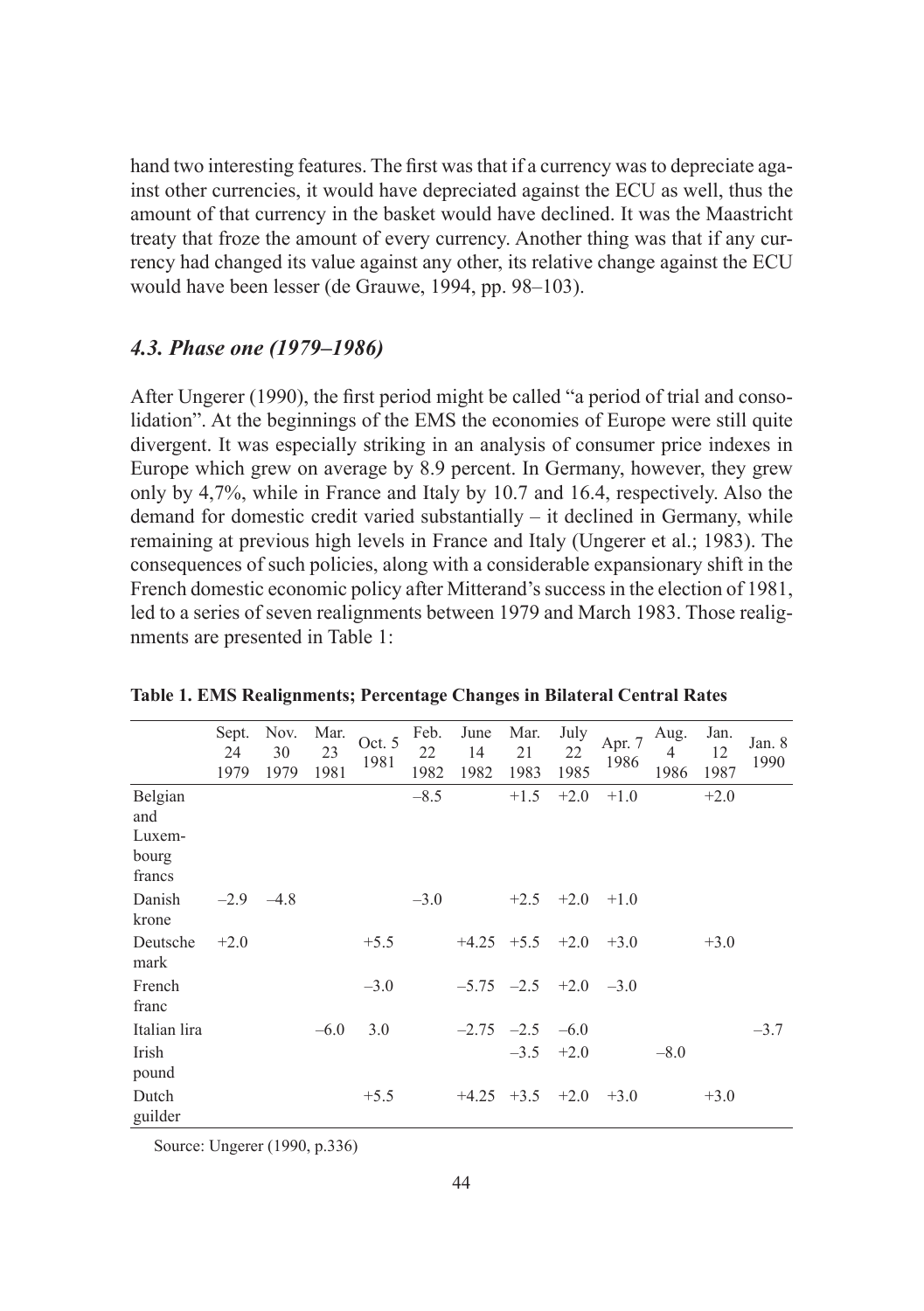Another two realignments (February 1982 and March 1983) were the first sign of reorientation and rethinking within the EMS. These were the first important joint decisions. Countries did not devalue just to improve their exports and make their neighbours poorer, but tried to improve economic co-operation within the system. Also, the hypothetical "line zero" was introduced against which currencies were deor revalued. It was important actually from a psychological point of view as devaluation is always a carrier of a notion of defeat – the EMS participants tried to avoid it as it usually has an impact on governments' popularity. The changes of 1982-1983 were significant for France since, after the Keynesian experiments of the previous two years, France again entered a path of domestic cost and price stability.

The period after the realignments had three features: increasing convergence, Deutsche mark evolution as an anchor currency and the rise in intra-marginal interventions – all closely bound with each other. In the beginnings, the US dollar was the most common intervention currency, but then the preferences shifted towards the German currency. It was a clear proof for the acceptance of the German anti-inflationary policies, which was also reflected in anchoring the European currencies in the DM. The Bundesbank in particular appreciated the intra-marginal interventions as it made the whole system more stable and did not influence the German monetary policy so heavily anymore<sup>11</sup>. Still, the German central bank opposed the creation of common US dollar policy for fear of its domestic monetary policy targets being endangered.

Steinherr (1988) executed an interesting analysis of the role of the ECU (European Currency Unit). From the very outset, the role of the ECU seemed very dubious, which reflected the fact that the EMS was so designed as to support the emerging needs of domestic policies. Therefore, one may say that the policy of the EMS did not allow the ECU to play any greater role. On the other hand, it served well the private sector as an exchange rate risk mitigating currency and as a currency that helped investors to capitalise on higher interest rates of weaker EMS currencies. Thus, it becomes obvious that a currency such as ECU was rather an obsolete institution of the EMS.

## *4.4. Phase two (1986–1992)*

In this period, as the following chart (see Figure 1) shows, low inflation rates became the primary goal of the EMS.

Finally, the merits of employing the Deutsche mark as an anchor currency were clearly visible since a possible loss of independence in conducting domestic policies was offset by the substantial degree of convergence as far as the inflation rates were concerned. Again, however, France and Italy started to question the policy

<sup>&</sup>lt;sup>11</sup> Such interventions became crucial for the EMS stability in 1992–93.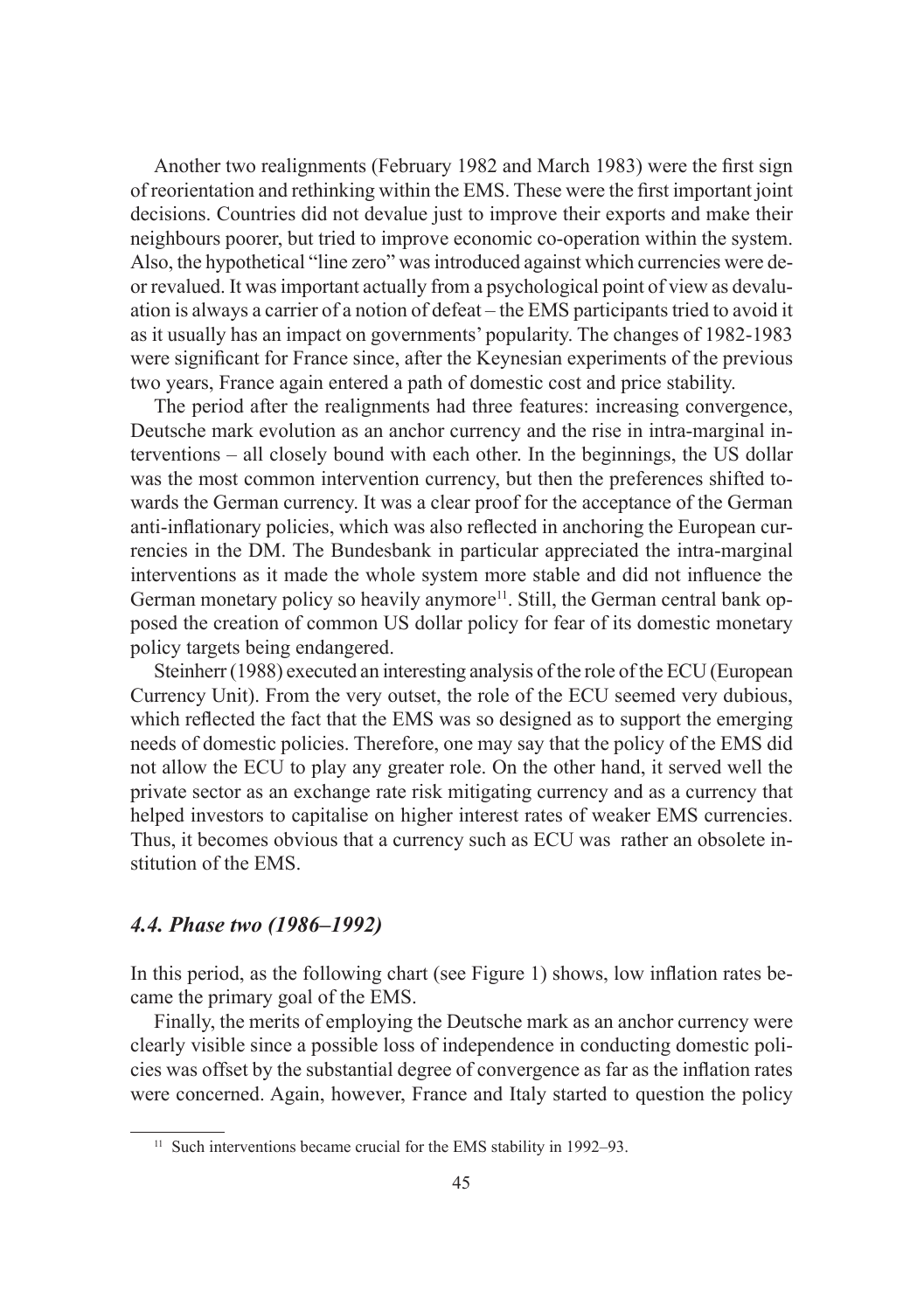

Figure 1. Rates of inflation (CPI) for individual ERM members Source: Ungerer (1990, p. 343)

and the operational features of the EMS. They argued that Germany had too much economic power within the EMS, and there was too strong an emphasis on inflation neglecting a threat of unemployment and low economic growth (Wyplosz, 1988).

The Basle-Nyborg agreement was a response of the European communities to those charges. The main element of the agreement was a closer monitoring of monetary developments within the EMS, narrowing the inflation differentials, convergence towards price stabilization, a better interest rate policy and liberalization of rules for financing the intra-marginal interventions (Commission of the European Communities, 1989)<sup>12</sup>. The Basle-Nyborg agreement was welcome with mixed feelings. It was feared that focusing on financial provisions would only weaken the efforts of the weaker-currency countries in their conduct of monetary stabilization policies. Still, the EMS proved to be stable enough to sustain a serious test that

<sup>&</sup>lt;sup>12</sup> More detailed description of the agreement is also to be found in this report.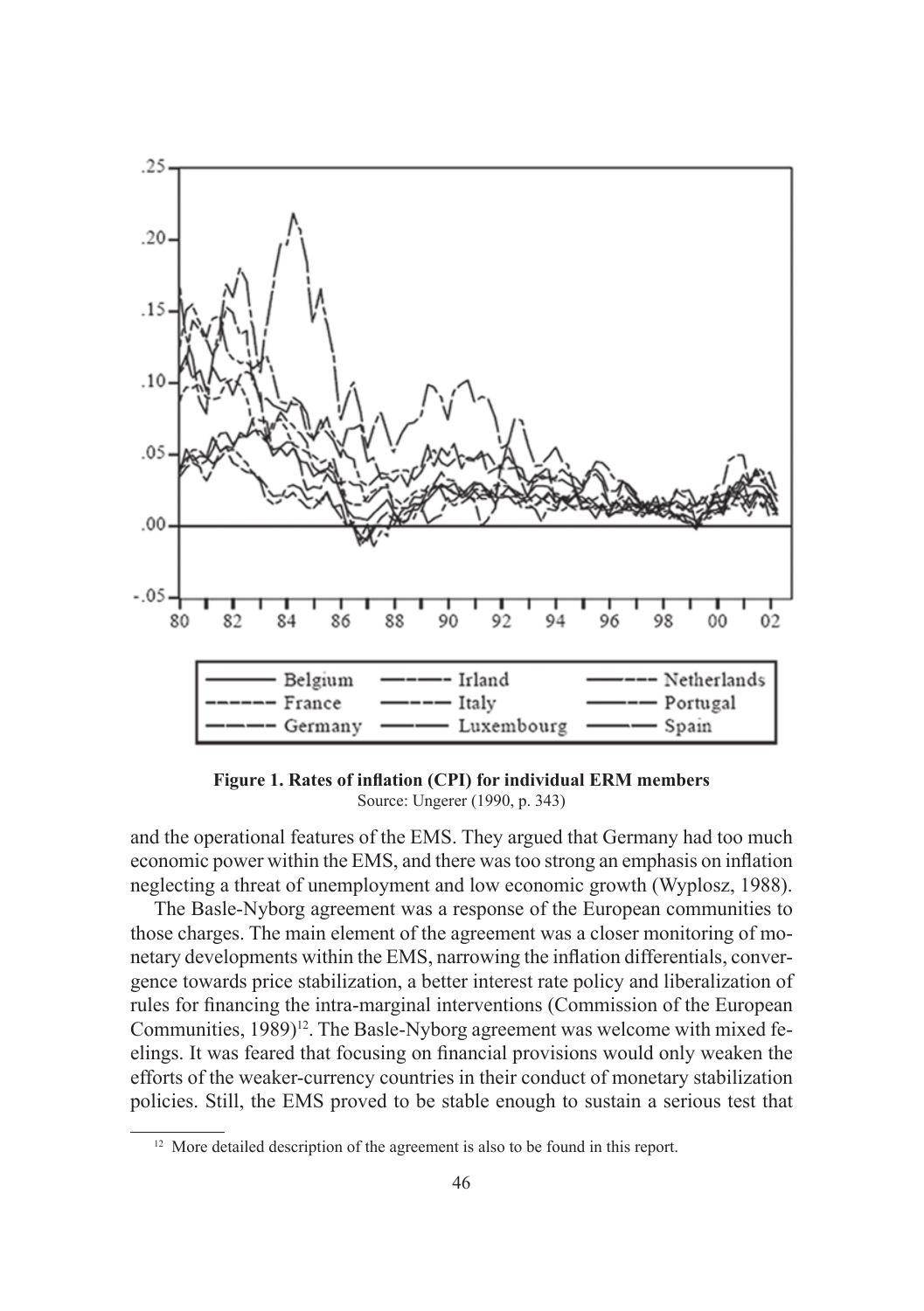occurred after the Wall Street crash in October 1987 – the stability between the French franc and the Deutsche mark could be sustained.

Furthermore, large budgetary deficits continued to exist in France and Italy, which led to questions on the future competitiveness of those economies. Therefore, the discussion shifted to the issue of moving to closer policy co-ordination with common institutions and currency. Only this solution would have been, as Padoa-Schioppa (1988) points out, compatible with free capital movements introduced in June 1988 by the EC Council of Ministers. This issue sparked again a discussion among economists and monetarists. Apparently, monetarists had the say in this case, as in June 1988, the European Council asked Jaques Delors to chair a committee that should have prepared a report on "concrete stages leading towards economic and monetary union" (Committee for the Study of Economic and Monetary Union, 1989). The monetary union should have been characterised by a total and irreversible convertibility of currencies, complete liberalisation of capital movements, full integration of financial markets, elimination of fluctuation margins and the irreversible locking of the exchange rates. The European Central Bank should have been federally organised, and should have pursued the price stability and support the Community's economic policies.

At stage one, greater economic convergence should have been achieved as well as monetary co-ordination, at stage two the European System of Central Banks should have been created<sup>13</sup> and the final, third stage should have commenced with a move to irrevocably lock the interest rates (Committee for the Study of Economic and Monetary Union, 1989).

However, before anything could be achieved, the European Communities had to approve the scheme proposed by Delors committee. It happened at the summit in Maastricht, where also a Treaty of the European Union was signed.

Baring (2000, pp. 216–219) states clearly in his book that the German approval of the European Monetary Union (EMU) was a political decision opposed to the opinion of the Bundesbank. It also seems that it was a price Germans would have had to pay – mainly to the French – for being allowed to reunify in 1991. Therefore, we have to understand that French problems with the ERM in 1992/93 (described below) were of particular importance and there was actually no political possibility of quitting or suspending (in full) the Exchange Rate Mechanism as such an incident could have threatened European monetary integration as such.

The treaty and the developments of 1992-1993 changed the operations and institutions of the EMS profoundly as the EMS was experiencing the worst crisis it had ever gone through. This crisis which I intend to describe caused the EMS to collapse and it changes the outlooks for further monetary policy developments in Europe.

<sup>&</sup>lt;sup>13</sup> Now we know that at stage two only yhe European Monetary Institue was set up.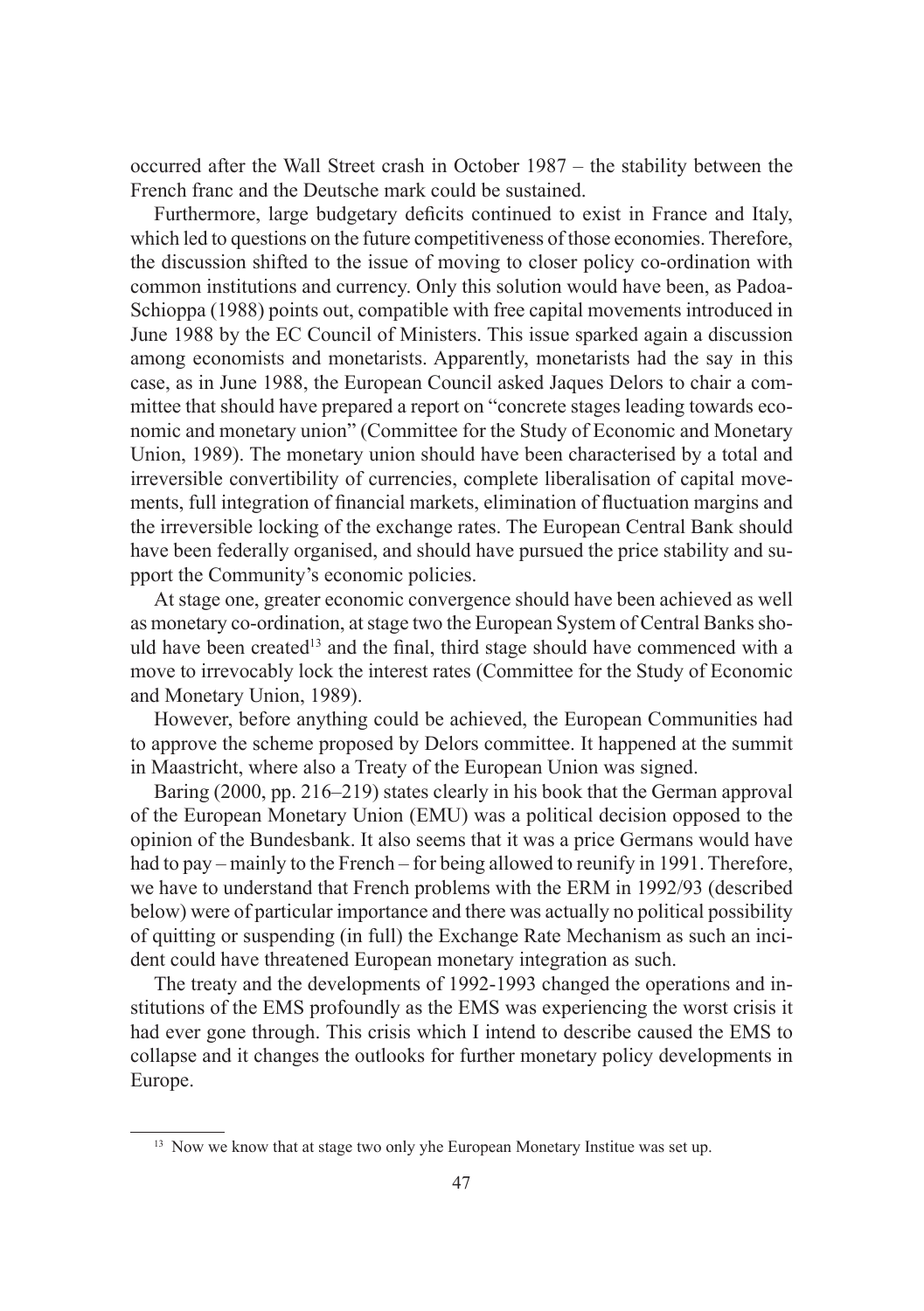#### *4.5. Analysis of the crisis*

Before I embark on the crisis analysis, I wish to point out some problems that such an exchange rate system as the EMS has to cope with, because its credibility is in danger under some circumstances. The first problem appears when a country faces a supply shock, but commits itself to fixed rates automatically excluding one of the two instruments<sup>14</sup> of fighting off the outcome. Therefore, the market can expect that such a government will have plenty of incentives to devalue the currency from time to time. Hence, speculative crises may occur in such a case. The other danger lies in the difference in reputation of members of the systems like the EMS. This follows from the Barro-Gordon (1983) model, as well as from the rational expectations theory (Lucas, 1981). It says that the country with higher inflation may very well gain when it fixes its currency with a currency of a country with lower inflation, as was the case of Italy and Germany. However, what ensues is a concern of financial investors about Italian credibility and its commitment to defend the fixed exchange rate. It can be assumed by the financial agents that if Italy was not able to keep its inflation rate down<sup>15</sup>, it probably would not be able to keep its fixed exchange rate either. Therefore, the market will expect slight devaluation over time leading to huge speculative attacks before any realignment.

As de Grauwe (1991, 1994) shows, it was very useful to choose Germany as a leader within the EMS, i.e. the country with the lowest inflation and the one whose currency will be the point of reference for the fixing of all other currencies. This choice, however, especially in the case of Germany, had a negative impact on the system in 1992. As in the n-country system there are only n-1 possible interest rates, if any country within the EMS had decided to follow the German disinflationary policies, it would have also had to give up some of its monetary independence and adjust money stock, so that it could fit the common interest rate. If there is any shock or speculative movement, countries can either co-operate to solve it, or one country can choose its policy single-handedly. Obviously, it was the case of Germany with its central bank being extremely independent and committed to low inflation. Notwithstanding, if any disturbance within the EMS had occurred, the Germans would have certainly intervened on the foreign exchange markets, hence expanding their monetary base16. Unfortunately for the EMS, the Germans did not take to the idea very much and they undertook a contrary open market operation at home, sterilising the inflows of capital in order to keep the money supply

<sup>&</sup>lt;sup>14</sup> The other one are 'general demand policies'.

 $15$  As it may be assumed, because its government was 'wet', i.e. less committed to the fulfilment of economic targets.

<sup>&</sup>lt;sup>16</sup> Just because if a peripheral country faced a shock, it had to buy its own currency while selling the one of the leading country in order to maintain its own exchange rate. Thus, the amount of currency of the latter increases, expanding the monetary base as well.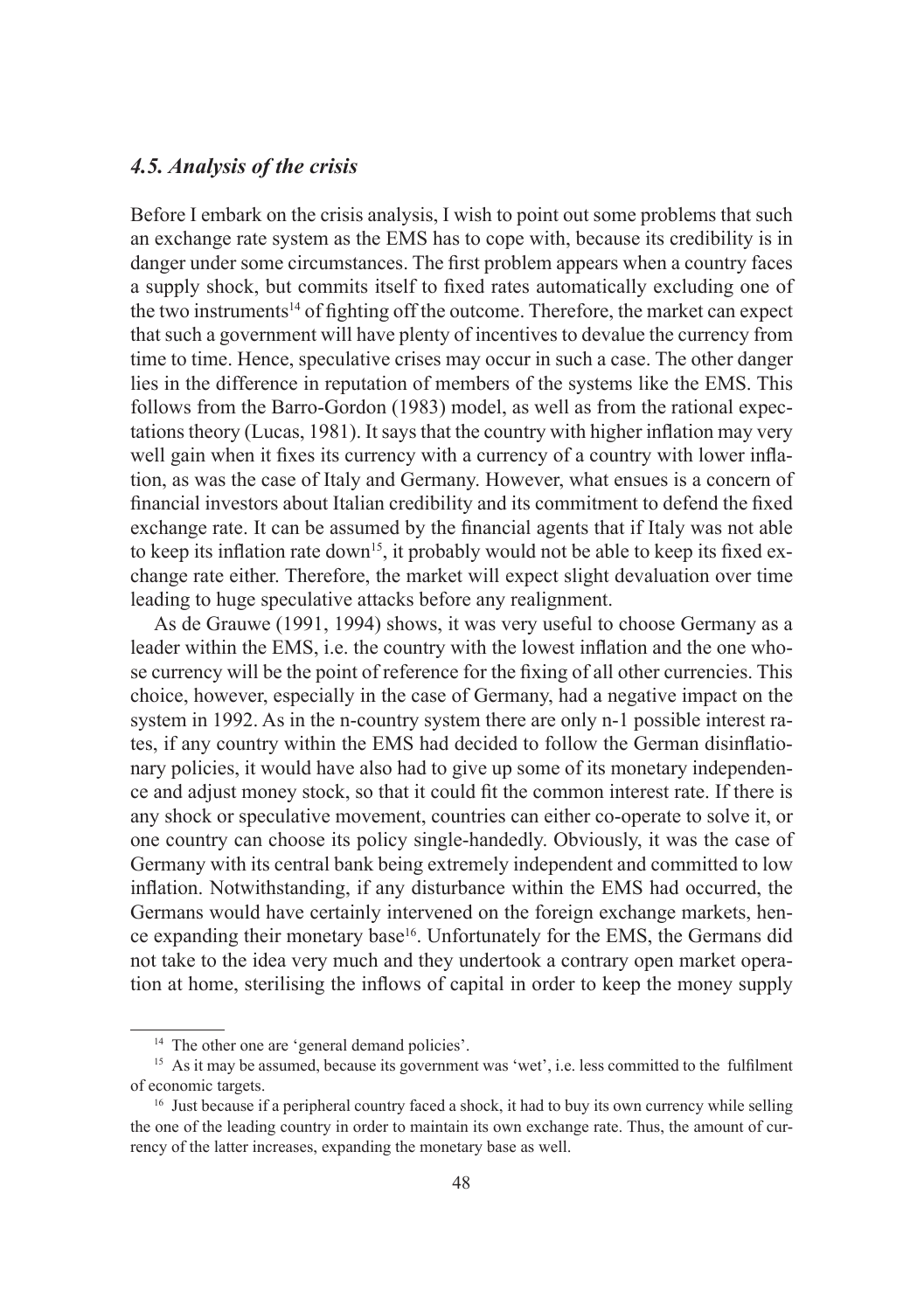

**Figure 2. The effects of a boom in the centre under the asymmetric regime** Source: Sardelis (1993, p.45)

and interest rates at steady levels. This, however, according to what was said previously, led to a much more dramatic adjustment at the periphery, as they had to do all the adjustment while reducing the money supply even further, which raised interest rate much above the German ones. As most of Europe<sup>17</sup> entered the trough of a business cycle in 1992, the legitimacy of an assumption that 'the asymmetric systems cannot survive in the long-run' (de Grauwe, 1994, p.114) could easily be proved. Such a proof can be obtained, because the effects of a recession in the peripheral countries of the EMS would be strengthened through monetary contraction described above. Apparently, this was the case in September 1992 where it was not any more possible for Italy, Britain (both quit), Spain and Ireland (both devalued their currencies) to stay any longer without damaging their economies, although the reasons for individual countries to change their policies were different. The following figure (see Fig. 2) shows how the asymmetric system works if a positive real shock occurs in the centre (e.g. Germany).

A positive shock in the centre leads to higher output and higher interest rates. As no shock occurs at the periphery, a country intending to maintain the common interest rate has to raise its own interest rate, possibly causing undesired recession.

Figure 3 shows, on the other hand, what happens to a periphery economy under an asymmetric regime if a shock occurs there. The result is also unfavorable for

<sup>&</sup>lt;sup>17</sup> Germany faced the peak of boom at this time, which was due to German unification.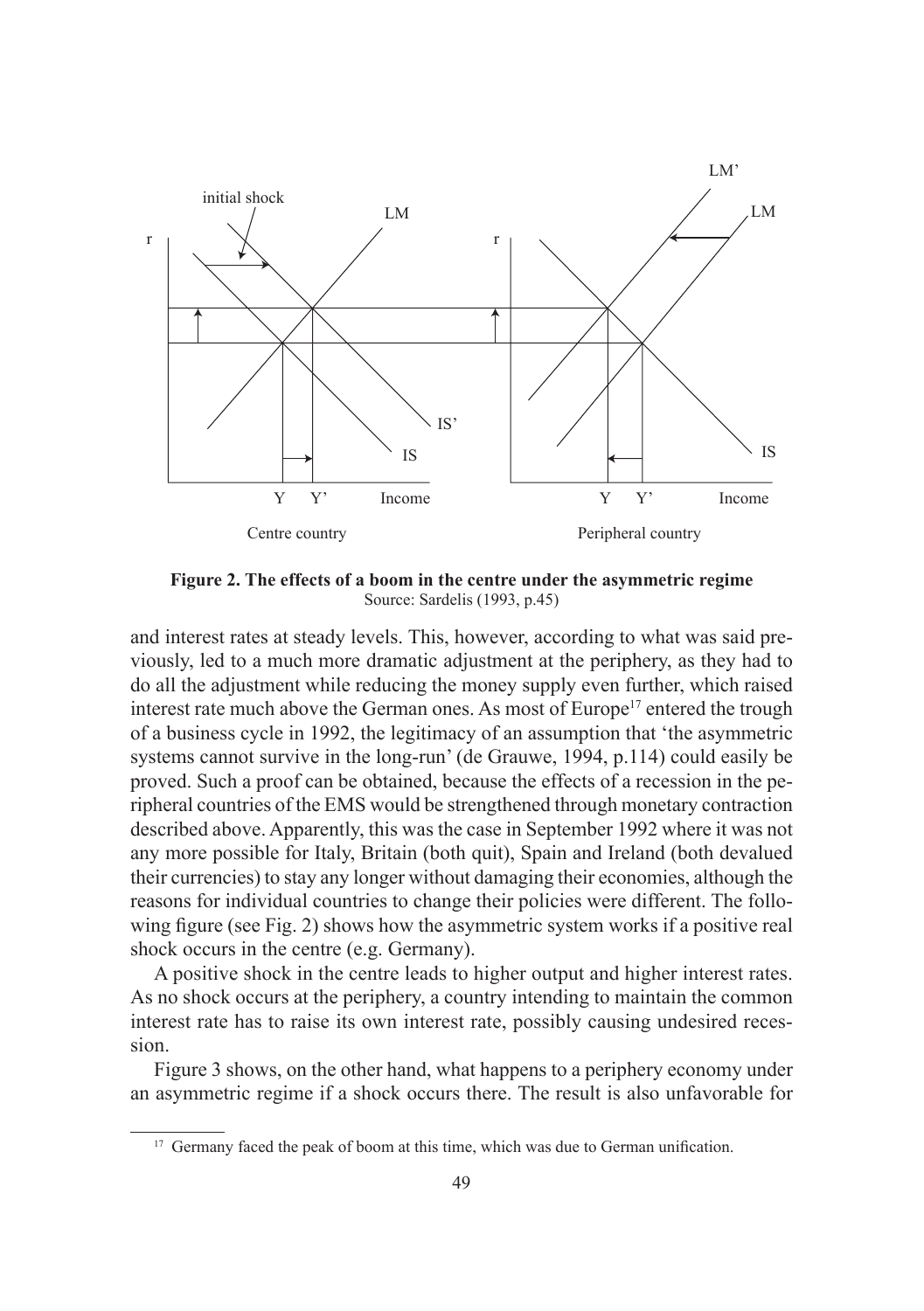

**Figure 3. The effects of a boom in the periphery under the asymmetric regime** Source: Sardelis (1993, p. 46)

the periphery as easing the monetary policy (expressed by a shift in a LM curve to the right) might cause strong inflationary pressures.

Italy and Spain mainly had problems with the foundations of their economic systems as they did not manage to lower their inflation to German levels after they committed themselves to stop realignments after 1987. Such a policy inevitably led to a permanent loss of international competitiveness of both economies, as prices in Italy and Spain rose at a faster pace than in Germany. Devaluation incentives became so strong that an exchange rate crisis could be anticipated by the markets. The competitiveness problem is shown in Figure 4.

France and Britain followed a different pattern. Both countries had sound economic (especially monetary) foundations and therefore some other reason for the problem of their currencies has to be found. France, as well as Britain, found itself in a severe recession which actually called for the loosening of monetary policy in both countries. However, even though they were bound within the EMS, a conflict between them and Germany which wanted to maintain high interest rates and tight monetary policy, arose.

The difference in the nature of the Lira/Peseta and Franc/Pound crises is reflected in the literature under the first (Krugman, 1979) and the second (Obstfeld, 1986) generation models of speculative crises. A brief explanation on the subject can be found in Kowalski (1999).

The former are about fundamentals, the latter about expectations. The second generation models namely describe a possible crisis as a shift in devaluation expectations by investors. The question why investors perform such shifts,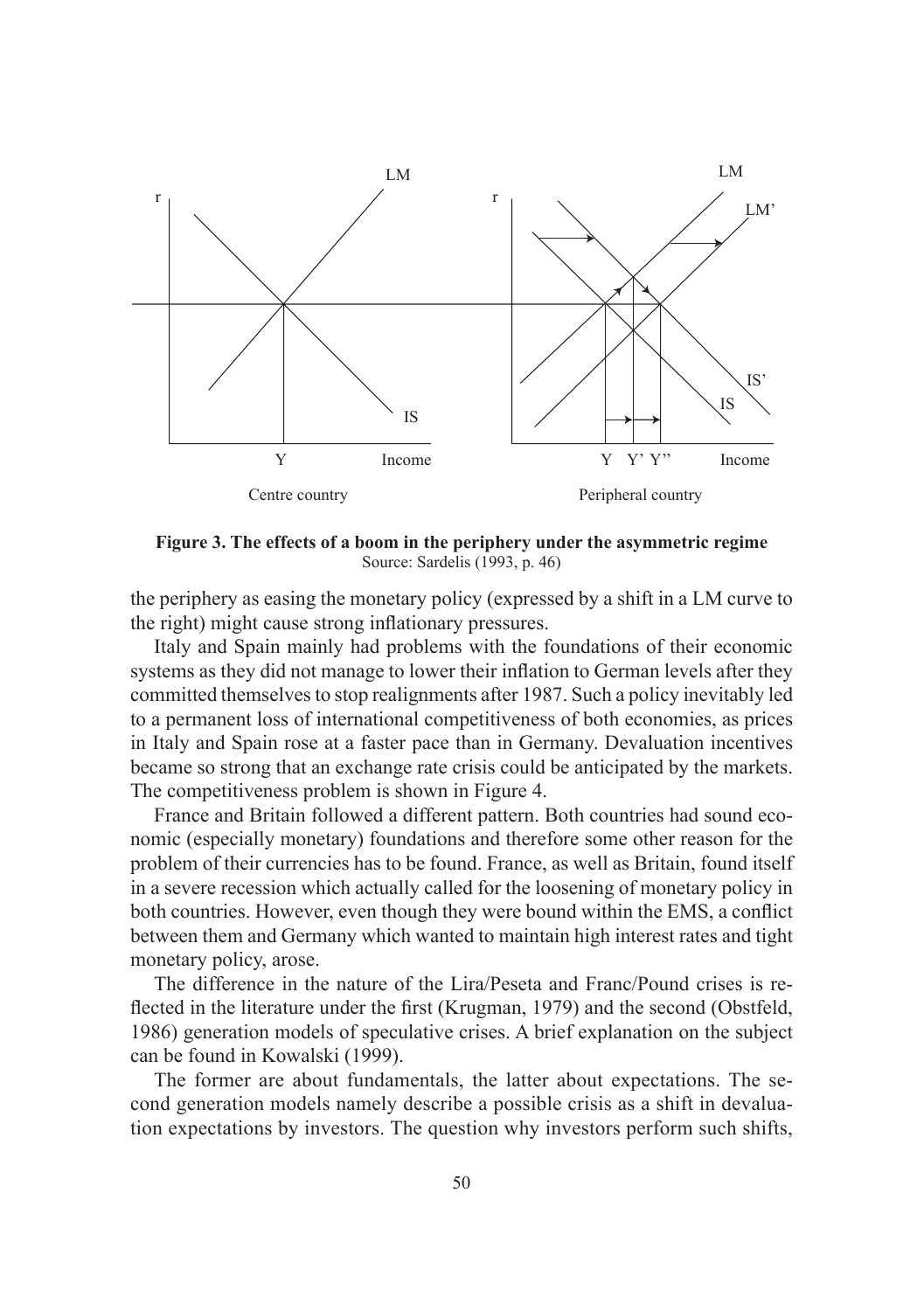

**Figure 4. Bilateral exchange rates (central rates against the DM) and the cumulative price level differentials vis-à-vis Germany** Source: Gros and Thygesen (1998, p. 78)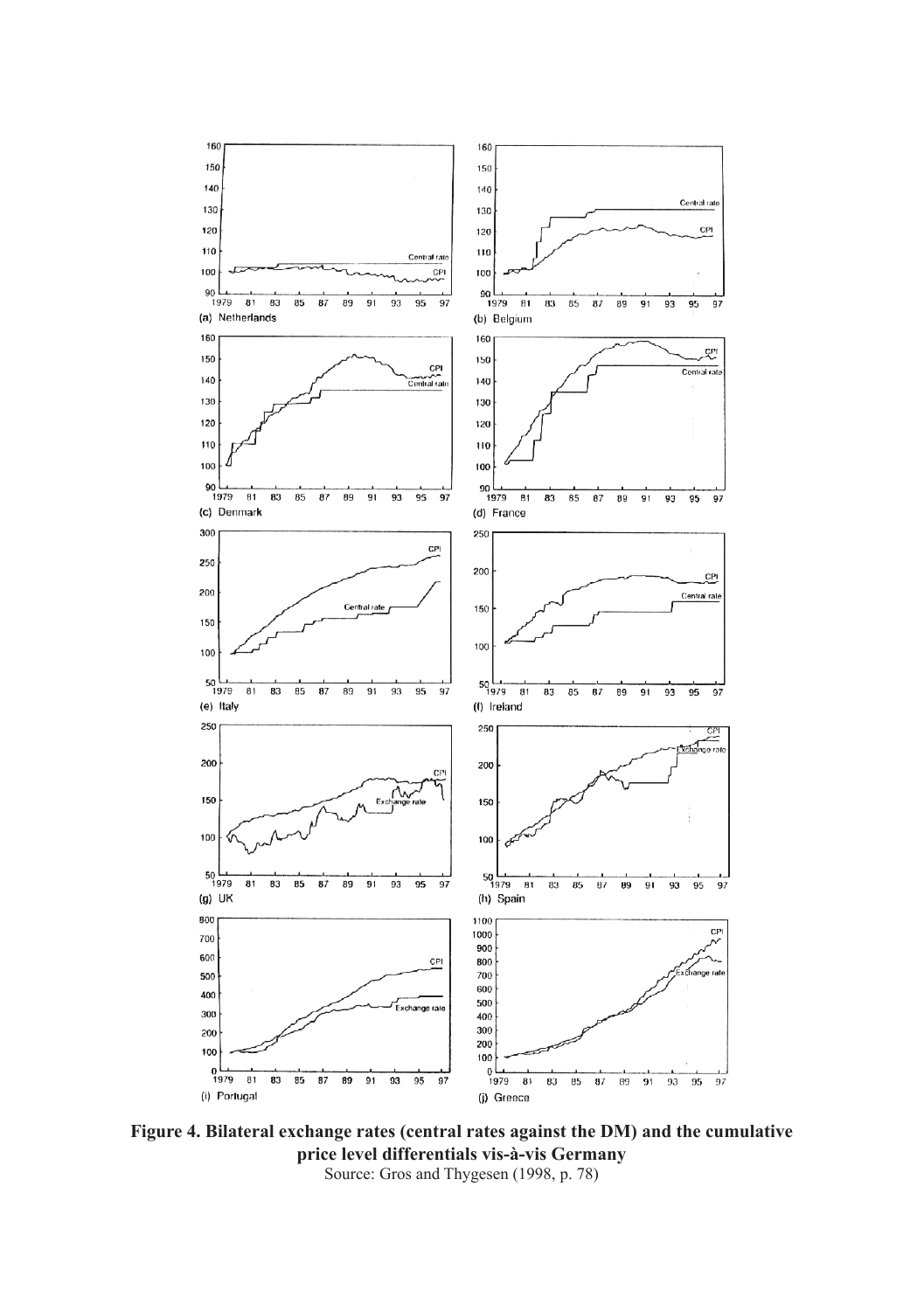still remains unclear. As it is put in the Pesenti's (Pesenti, Tille; 2000) paper: "the theory remains silent on the determinants of the losses of confidence that are the cornerstone of the analysis". It might only be a weak assumption, but it is not to rule out that, again, this is somehow due to the political process and to the commitment of local authorities to pursue goals set by former government, which takes us to the problem related to the issue of political business cycles (e.g. Kowalski 2001).

An effort in this subject was made by Freeman et al (1999) who tested two contrary propositions on how politics influences switches (which in some cases might lead to second-generation currency crises) in the exchange rate regimes. The first proposition was that the agents anticipate and hedge policy outcomes and decisions, hence it is already incorporated in market equilibriums. Contrary to that is the other proposition that the democratic process is a source of currency market 'equilibration'. The authors find much evidence on the latter proposition that trades are more efficient at collecting and processing economic information in comparison with the process of 'translating' democratic politics. Some 'new' information makes them revise their assumptions and reevaluate their decision making processes.

This is what exactly happened in France and the UK, which made pound withdraw from the EMS and caused serious problems to the franc. France could not just quit the system<sup>18</sup> as a country that is perceived a core of European integration. Hence, the finance ministers decided to broaden the band to  $+/-15%$ , which rather transformed it into a 'quasi-floating' system.

The fact that the market forces anticipated the problems in the European Monetary System has been mentioned several times. We will now have a look at what the data for the described period looked like and if it is justified to say that financial agents could have foreseen the crisis.

The first evidence (rather 'long run'-related) is brought by de Grauwe (1994 a) and it features calculations of one-year and five-year forward rates of Francs, Lira and Guilder against the German mark. Forward rates of all currencies, apart from the Dutch guilder, were set at such levels that they could reflect expectations of 5% yearly devaluation, therefore were set above the mark of 25%. Still, if we consider commitments and the legal framework of the system and remember that this was an 'adjustable-peg' system, it is somehow confusing that, according to the market data, it was never considered as credible<sup>19</sup>. These data also show that the 1992 crisis was anticipated, which means that market participants saw an increasing devaluation risk before September 1992. Also a paper by Mizrach (1996) provides evidence for the market perception of currency crisis in Europe. He only analyses the behaviour of the French franc and the British pound, but his evidence for a significant risk in option prices in relation to those two currencies shows that markets

<sup>&</sup>lt;sup>18</sup> See the argument by Baring  $(p.11)$ 

<sup>&</sup>lt;sup>19</sup> Apart from the guilder-deutschmark link.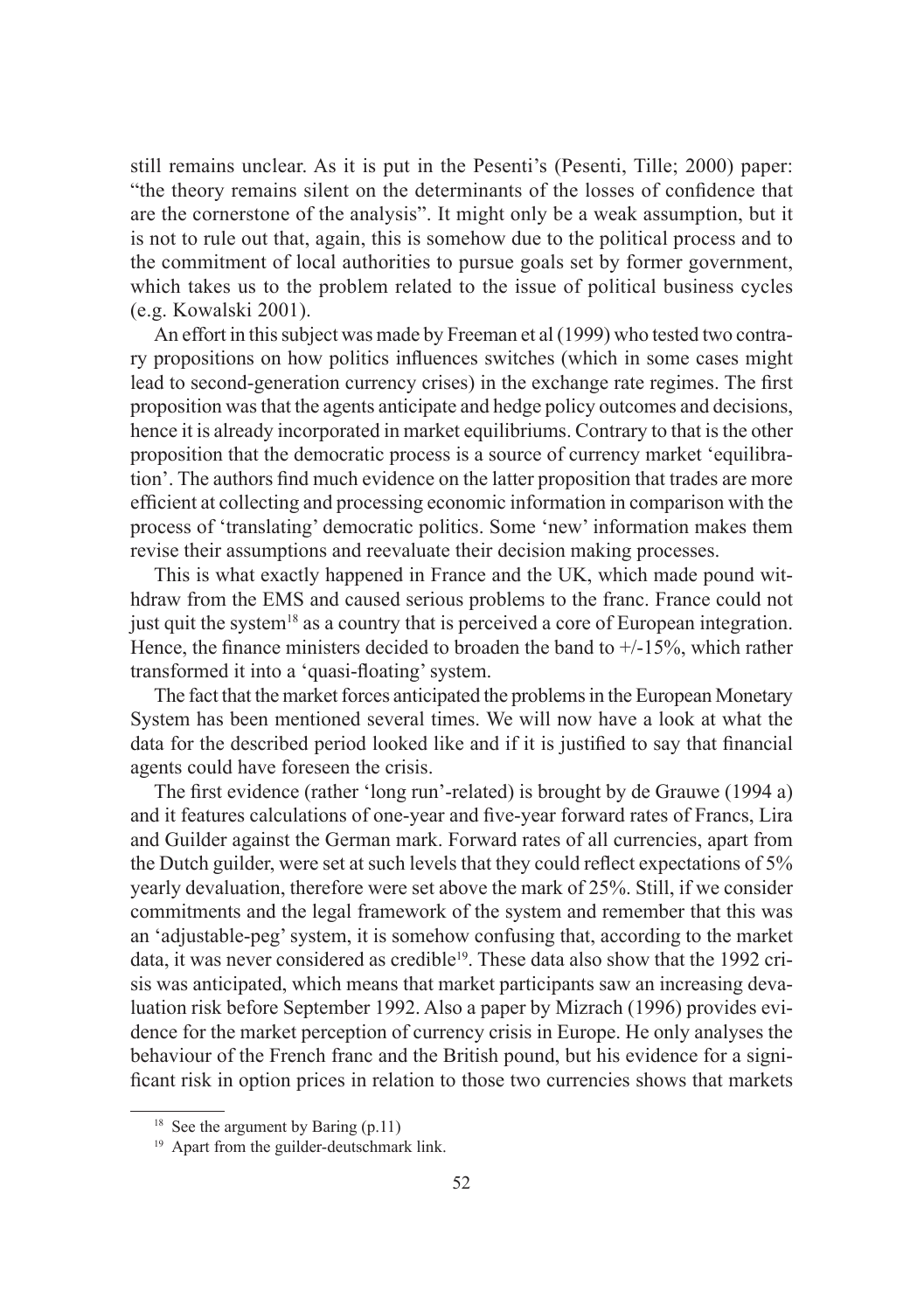participants rather followed their own convictions that both countries were at the brink of devaluation $20$ .

Other authors such as Bladen-Hovell (1997) also concentrate on the impact of lifting capital controls after 198821 and on the problems that arose around the Maastricht treaty. As for the first issue, the capital controls were finally removed close to the deadline which had been set at the end of 1991. By that time, the EMS countries had not regained the necessary credibility to convince financial agents that they would not devalue or change their fixed rates and the gains from speculative attacks were extremely high and equalled overnight deposits of over 100% interest rates. Therefore, it was a very profitable business for exchange market participants to start speculation after capital flows were at last removed. Also Padoa-Schioppa (1998) argues that there is an 'inconsistent quartet' of four features of the international financial system: free trade, free capital movements, national policy autonomy and fixed exchange rates. Before 1992 it was possible to maintain the system somehow, because of existing capital controls and frequent realignment. Afterwards, however, it became impossible as countries would then have had to give up their policy autonomy and they did not want to go that far in 1992. Bladen-Hovell (1997) also recognizes that the problems within the EMS were caused by confusion around the referendum on the Maastricht treaty in Denmark. Its rejection immediately resulted in the strengthening of the German mark and hence put British and Italian currencies under severe pressure. The Italian case is particularly interesting, because the Maastricht treaty set the macroeconomic criteria for the monetary integration in Europe<sup>22</sup>. At that moment Italy had a huge public debt and excessive budget deficit that contributed to the pressures. According to Burnside et al.  $(2000)$ , it is just the large, unfunded prospective deficits that are the prime source of currency crises.

## *4.6. Could it have been saved?*

I think that the European Monetary System could not have been saved from the crisis of 1992-1993 and from its breakdown on August 2nd 1993. Still, I am also of the opinion that it is rather a question of political and legal nature than of economic character. While discussing that, I will focus on two sides of the problems in the EMS – on Germany and than on Europe and its future.

<sup>&</sup>lt;sup>20</sup> In fact after both the crises, the franc as well as the pound were devalued.

<sup>&</sup>lt;sup>21</sup> It was the year when European Commission issued the Capital Liberalisation Directive.

<sup>&</sup>lt;sup>22</sup> It seemed that the criteria set in the Stability Pact were intended to keep the weaker or periphery countries out. Again, it was a French wish to see Italy and Spain joining in (in the end it was only Greece, who – apart from countries that decided to opt out – was kept away from the EMU) (Baring 2000).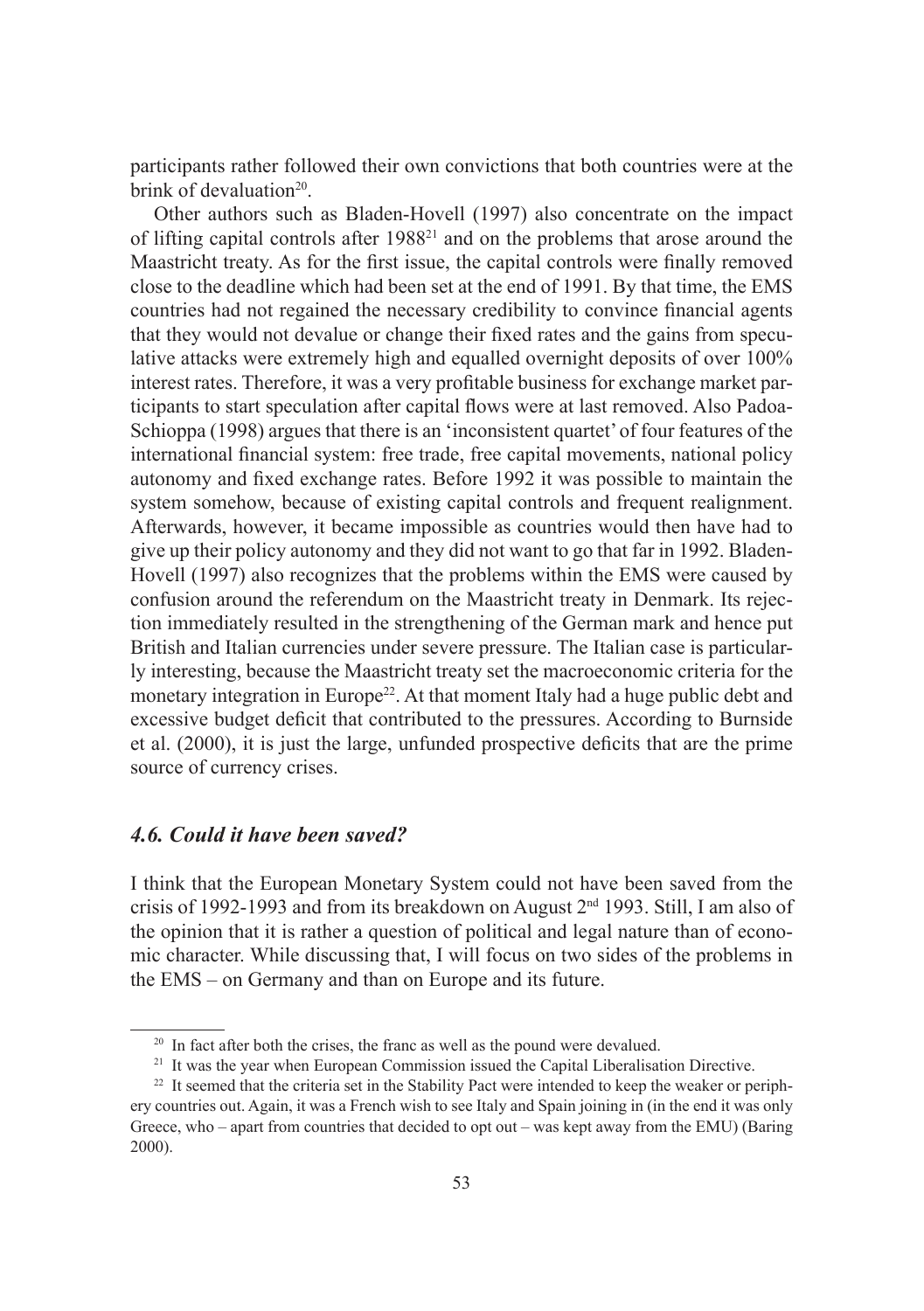Some may argue that Germany played a negative role in the 1992 crisis and that perhaps if it had worked differently, much of the system could have been saved. I will discuss the question of how it might have worked, but let us first concentrate on the question *if* it could have worked otherwise. I think not, primarily because the German monetary policy is run by a very independent institution such as Bundesbank<sup>23</sup> and its goal to maintain price stability. Bundesbank's independence is legally enforced and through the years it has acquired a status of almost constitutional gravity. Therefore, it was not possible, either politically or legally, to influence the conduct of monetary policy in Germany. And for sure there was no time whatsoever (and it would have rather been a bad idea) to change the fundamentals of the German legal and economic system. The second feature of the German economy at that time, the German integration, also deserves our attention. It was seen as a great achievement of Mr. Kohl and his government to obtain a permission for unification, or rather, for "swallowing" East Germany. In order to bring the living standards and infrastructure to equal level, billions of Deutsche marks had to be fed into the five new lands, thus boosting the interest rates and changing economic conditions in Germany. However, as it was considered as a political process, there was no chance whatsoever to change it before the next elections due in 1994.

From the European point of view, the issue that influenced the behavior of the European governments was the commitment to the next stage of integration within the European Union. As the UK was not truly committed to the integration, it became much more difficult for France to quit the ERM as France was perceived as the founder of European Communities and its leave would have significantly questioned the process of future integration. That is why it was decided rather to broaden the bands to 15% than to let France leave.

From the economic point of view, the EMS could have perhaps been saved. Still, for that to have happened, the then circumstances would have had to be so extraordinary that this idea may practically be abolished. According to de Grauwe (October 1994), the salvation would have been thinkable if there had existed a European central bank at that time. Such an institution would not have pursued asymmetric policies but it would have tried to act in favour of all, hence the periphery would only have had to face half the rise in money stocks and the effects of business cycles would not have strengthened that much. Such a concept is also forwarded by Sardelis (1993, pp. 45-48) who shows that under a symmetric regime the peripheral countries would have been better off and the tension would not have arisen. The following figure presents the workings of a symmetric system.

The other way out for the salvation to succeed would have been for Germany to stop sterilising its policies and to allow the inflation rate to soar for longer. However, the fiscal expansion that Germany faced at that time would have obviously called

<sup>&</sup>lt;sup>23</sup> Institutional features of the Bundesbank can be found in Kennedy (1990)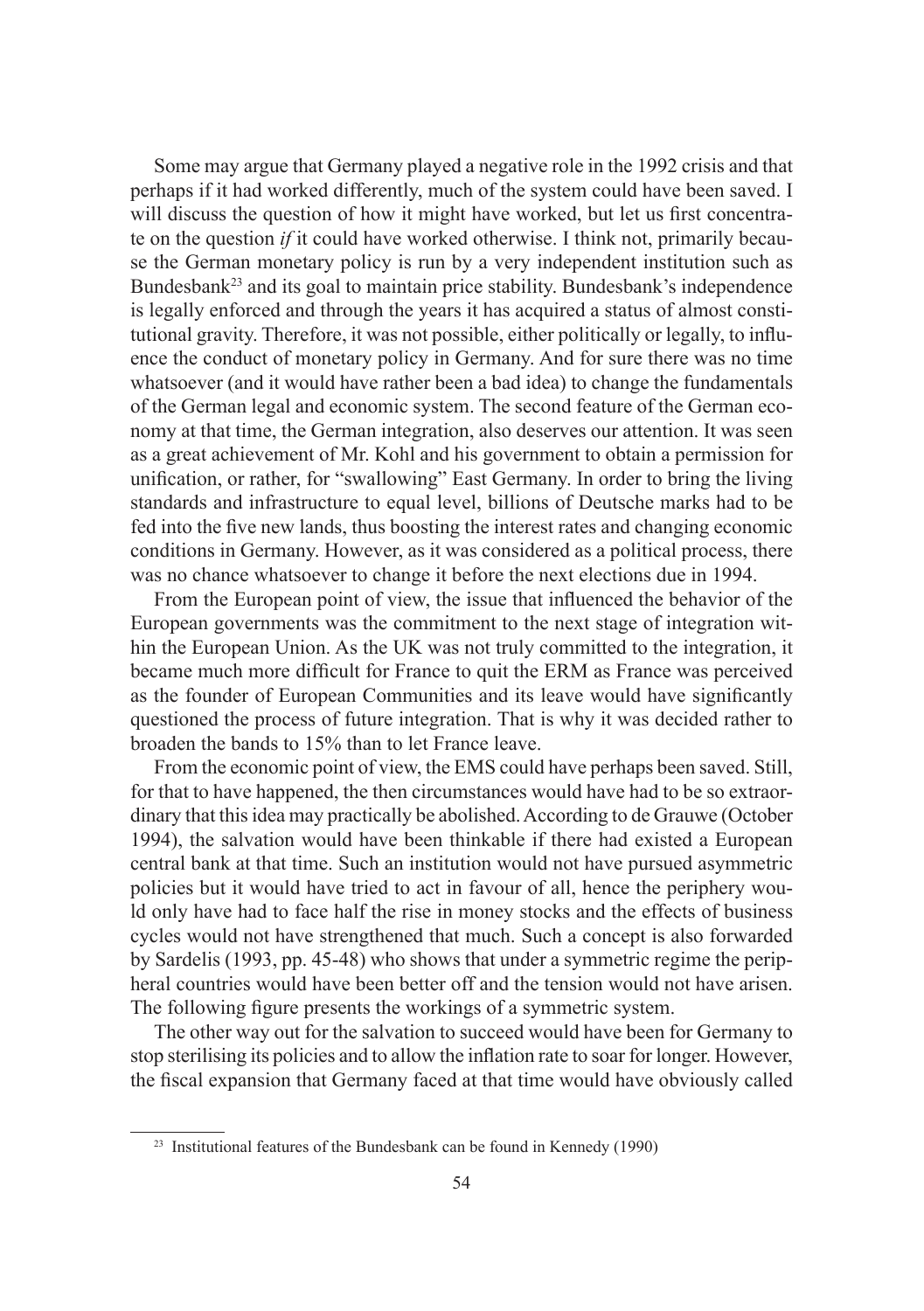

**Figure 5. The effects of a boom in the periphery under a symmetric regime** Source: Sardelis (1993, p. 47)

for higher debt repayments in the future, which would have possibly thwarted Germany's attempts to fulfill the Maastricht criteria. There is also another concept of a rather retrospective nature, advanced by Canzoneri et al. (1997). They suggest that instead of fixing the exchange rates to the German mark, the countries of the European Monetary System should have, prior to the crisis, switched to the direct inflation targeting, which would have had almost the same impact on their credibility with a much lower cost of abandoning policy independence. Those concepts do not assume that the EMS could have been saved, but perhaps the recession of 1992-93 could have been made much milder.

Generally speaking, the level of commitment that the member states, especially Germany, would have had to undertake in order to save the European Monetary System would have been too high, therefore EMS members did not dare to save the system in the form it was before 1992.

# **5. 'Economist-monetarist' debate – a summary**

It is already the first years of European integration that showed differences in the approach to economic issues. French proposals and activities, e.g. those laid down in the Rome Treaties, (Maes, 2002, p.10) had sectoral and centralist imprint, whereas Germany opted for a strong competition policy as well as for a free movement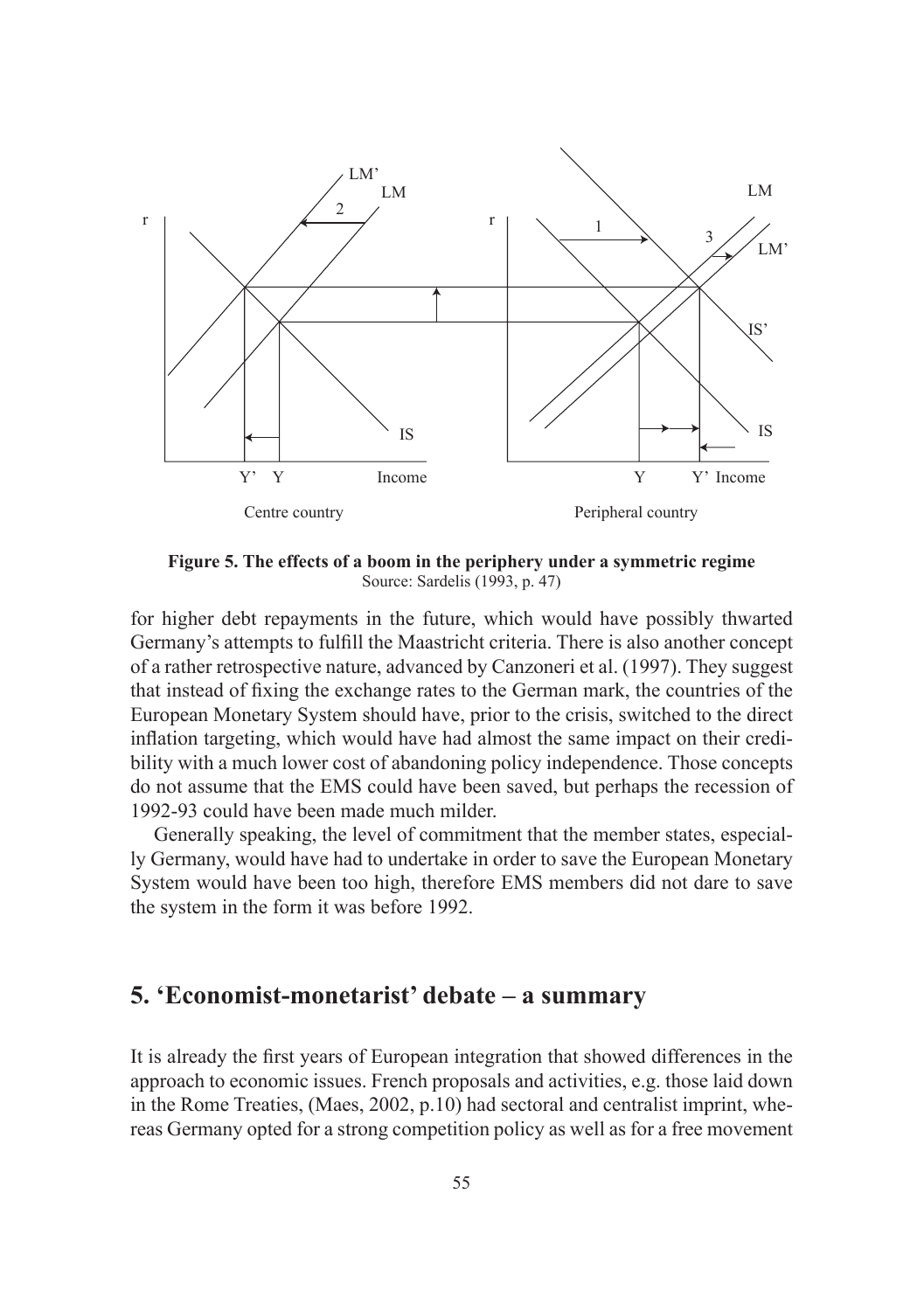of capital, labour, services and goods. It seemed that countries employing activist policies wished to preserve control over economic policy instruments on the one hand. On the other, they tried to curb particularly the free movement of capital, as this 'would undermine the effectiveness of national monetary instruments' (Arestis et al., 1999).

Subsequently, the first conflict between the developing monetarist and economist forces was at doors. After 1969 (France) and 1970 (Germany) elections, more pro-European politicians came to power. Intending to trade-off their turn towards "Ostpolitik"<sup>24</sup>, the Germans proposed a closer co-operation in the field of monetary integration. Thus, the question for the best track towards integration appeared. One has to bear in mind that monetary issues were considered as a step towards full (or fuller) economic and political integration. Germany, with the strongest economy in Europe at that time (Puślecki, 1990, pp. 33-34) and with ordoliberal framework of economy, favoured the co-ordination (divergence) path. France however,



**Figure 6. German and French approaches**

Source: the author's adaptation

<sup>&</sup>lt;sup>24</sup> It is another testimony for the words of Monnet that integration politics are made by single politicians (Artis et al., 1999, p. 3); Baring (2000) also supports a trade-off view of the European integration.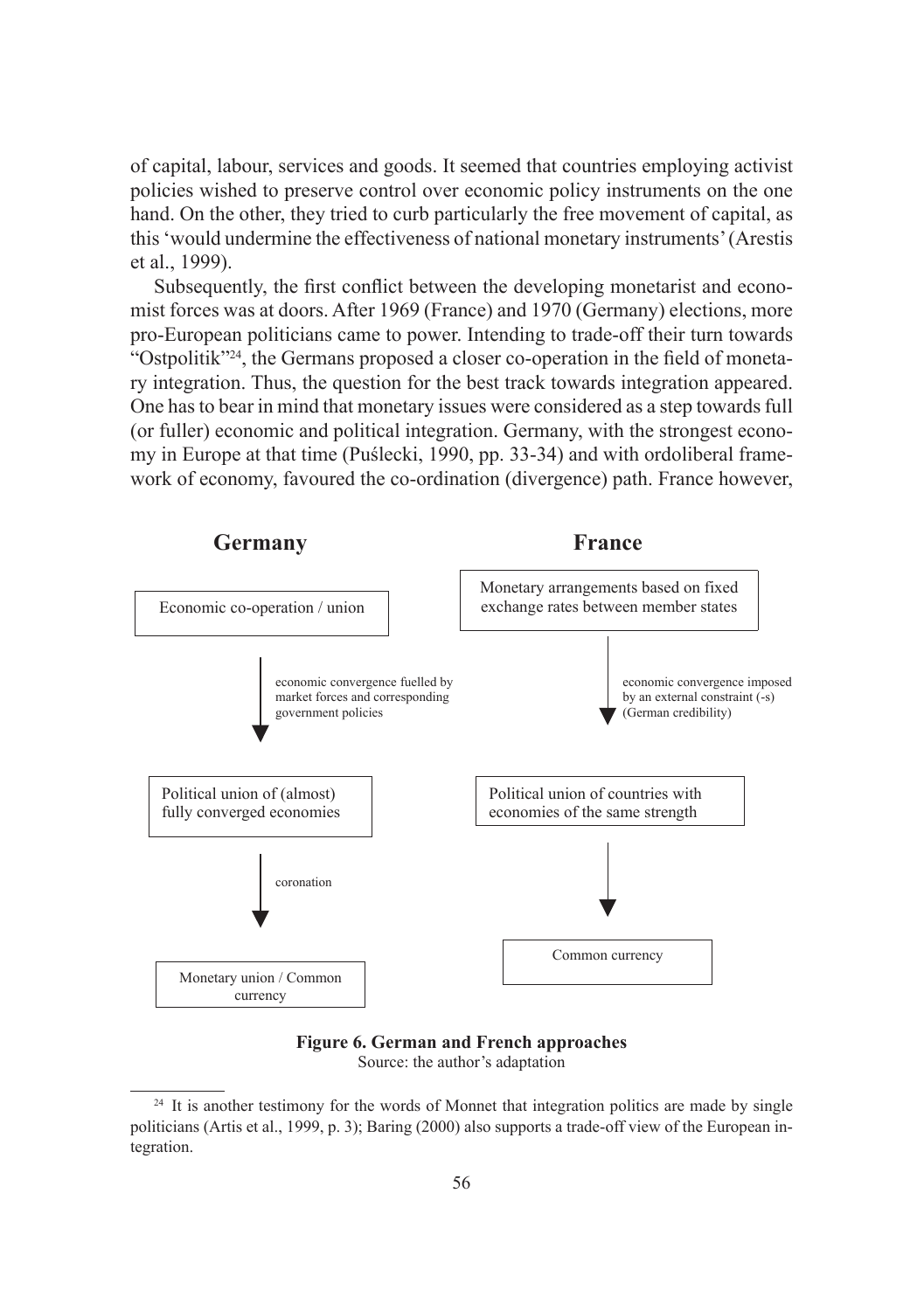with Keynesian-activist policies and centralist approach preferred the monetary (exchange-rate) path. Hence, one common goal, but two different paths. Giavazzi and Pagano  $(1986)$  pointed out that France<sup>25</sup> had to consider more variables that differentiated economist and monetarist approaches. The governments would not have been able to start adapting their policies and to contain forces<sup>26</sup> that contribute to a higher inflation rate, without an external constraint. A fixed exchange rate would have been the constraint in this case.

The above Figure outlines the differences in integration paths of both countries. Although they both had similar ultimate goals, it was the limitations set by internal and external country policies that altered the approach strategies.

The Italian example provides an even better explanation. The Italian lira was considered a strong currency in 1960s (Maes, 2003, p. 12), but following the social and political changes in 1969, the Italian economy experienced inflationary pressures. The lira was weakened and that led to a real depreciation of the Italian currency. Policy-makers at the Banca d'Italia were convinced that the fundamentals were too divergent and that the EMS could therefore not enjoy their support, as the system was not credible. It was only in the late 1980s (Maes, 2003, p.14) that the strong exchange-rate policy around the EMS introduced external constraints into the conduct of Italian politics, thus helping to achieve a sound fiscal policy and to curb inflation.

The 1970s are the years of a special legacy in relation to the further development of the European monetary integration. Previously, the monetary project was mainly developed by politicians in respective Ministries of Finance. What needed to be done in order to bring the two main adversaries closer was to convince each other about the commitment and the final goal of monetary integration. Although Giscard and Barre managed to narrow the gap between German and French objectives (Dyson and Featherstone, 1999), they had a difficult task at home to convince Gaullist politicians that they were not selling French national interests to Germany.

On the other hand, it was Chancellor Schmidt's great achievement to bring the Bundesbank into the game. Germany saw itself committed to the political unification of Europe which could and should be achieved through economic and mone $tary<sup>27</sup>$  integration. It seemed that no monetary arrangement in Europe would have functioned well without a support of the Bundesbank. Chancellor Schmidt managed to 'invite' Bundesbank into the role of one of the leading bodies in designing the shape of European monetary institutions and systems. With Kohl as Chancellor, the German central bank "gained an overwhelming authority for its view on the EMU" (Dyson and Featherstone, 1999, p. 285).

<sup>&</sup>lt;sup>25</sup> As well as Belgium and Italy.

<sup>&</sup>lt;sup>26</sup> Activist-biased politicians and trade unions.

<sup>&</sup>lt;sup>27</sup> According to the so-called 'coronation theory' which said that monetary integration should be a topping over completed economic convergence of European economies.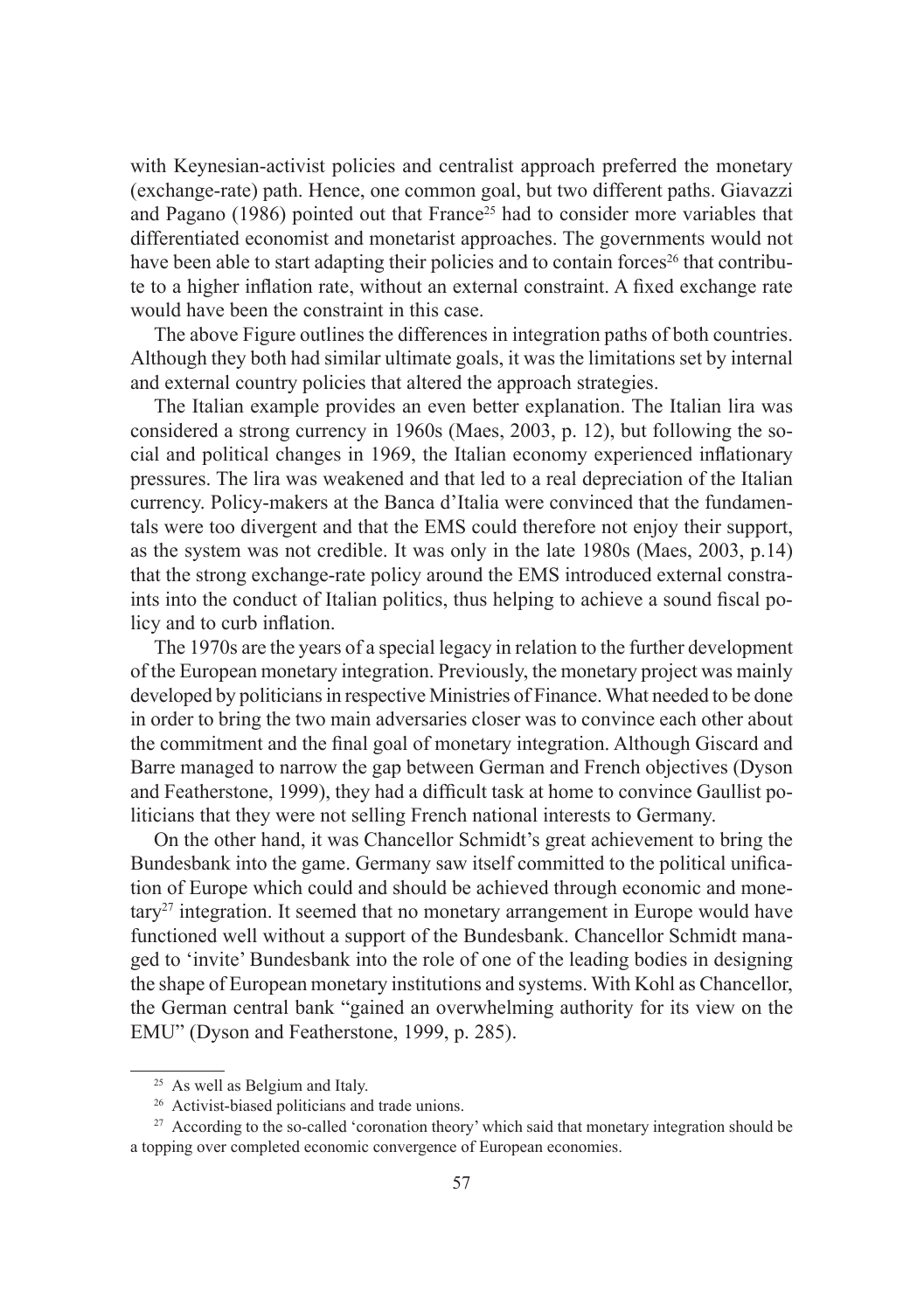## **6. Conclusions**

European monetary integration has been developing for over forty years now. Originally, its main goal was to sort out Europe's most important economic problems of the post-war time. Along with the creation of the EU, it began its shift towards a more political medium. As it has been shown, the institutional features of both the EMS as well as the EMU have political roots. Economics seemed to rank second.

There was not only one path of integration and the dispute between economists and monetarists over the years of European integration showed it very clearly. Still, it was one of the cases where politicians finally seemed to agree that without a technical support and sound economic basics, no expansion of the Union would have been possible.

Moreover, the European monetary integration was always a part of international currency arrangements, which sometimes (e.g. Bretton Woods, changes in the 70s) moved the integration on to another track. One must not forget that the 'real' events influence the development of monetary integration. Sometimes it seems to be incompatible with the politicians' goal, which in turn could become a source of severe economic problems. Although the European economies tended to converge over time (Kouparitsas 1999; Artis, Zhang 1999) due to the membership in the EMS, which made the governing monetary issues easier, they still had to cope with severe currency crisis of 1992/93. It would be wise to remember the roots of that crisis, just to avoid similar mistakes in the future – concerning both the actual EMU members as well as the new entrants.

#### *References*

- Arestis Ph., McCauley K., Sawyer M. (1999), *From Common Market to EMU: A Historical Perspective of European Economic and Monetary Integration*, Working Paper No. 263, Levy Institute.
- Baer G., Padoa-Schioppa T. (1989), *The Werner Report Revisited* in Collection of Papers annexed to *Report on Economic an Monetary Union* (the Delors Report), EC publications Office, Luxembourg.
- Baring A. (2000), *Czy Niemcom się uda? Pożegnanie złudzeń*, Wydawnictwo Dolnośląskie, Wrocław.
- Barro R., Gordon D. (1983), *Rules, Discretion and Reputation in a Model of Monetary Policy*, Journal of Monetary Economics No. 12, 101–121.
- Bladen-Hovell R. (1997), *The European Monetary System*, in: M. Artis, N. Lee, *The Economics of the European Union: Policy and Analysis*, London.
- Burnside, C., Eichenbaum, M., Rebelo, S. (2000), *Understanding the Korean and Thai Currency Crises*, Economic Perspectives (Third Quarter) Vol. XXIV/3, p. 45–60.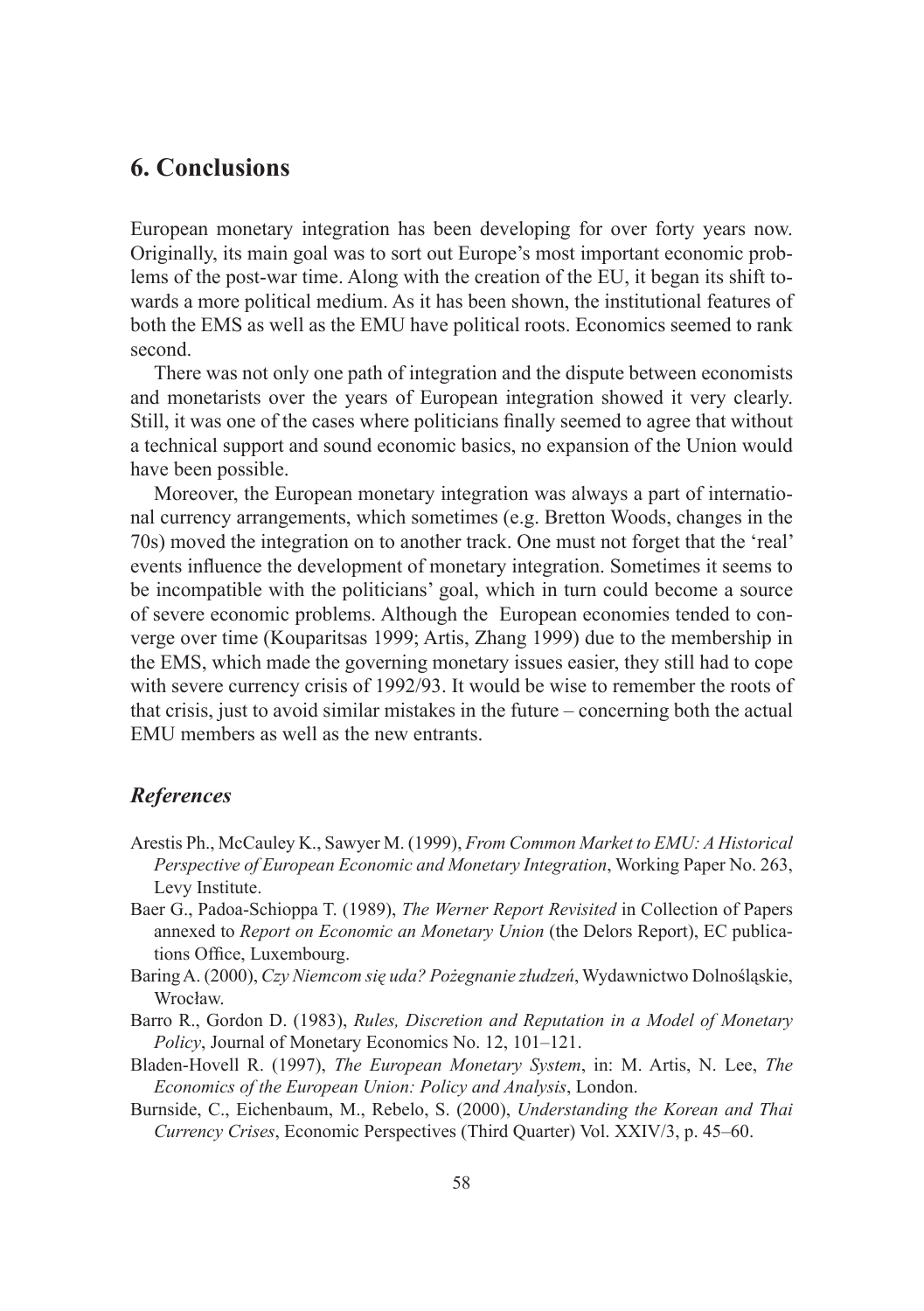- Canzoneri M.B., Nolan C., Yates A. (1997), *Mechanisms for Achieving Monetary Stability: Inflation Targeting Versus the ERM*, Journal of Money, Credit and Banking Vol. 29/1, p. 46–60.
- Commission of the European Communities (1979), *The European Monetary System Commentary, Documents*, European Economy No. 3, Brussels.
- Commission of the European Communities (1989), *The EMS Ten Years of Progress in European Monetary Co-operation*, Brussels.
- Committee for the Study of Economic and Monetary Union (Delors Committee) (1989), *Report on Economic and Monetary Union in the European Community*, Brussels.
- De Grauwe P. (1994 a), *Monetary Policies in the EMS: Lessons from the Great Recession of 1991–3*, Discussion Paper No. 1047, CEPR, London.
- De Grauwe P. (1994 b), *The Economics of Monetary Integration*, Oxford University Press, Oxford.
- Dyson K., Featherstone K. (1999), *The Road to Maastricht. Negotiating Economic and Monetary Union*, Oxford University Press, Oxford.
- Freeman J.R., Hays J.C., Stix H. (1999), *Democracy and Markets: The Case of Exchange Rates*, Oesterreichische Nationalbank Working Paper 39.
- Gros D., Thygesen N. (1998), *European Monetary Integration*, Longman, New York.
- Guyomarch A., Machin H., Ritchie E. (1998), *France in the European Union*, Macmillan Press, Houndmills.
- Jenkins R. (1977), *Europe's Present Challenge and Future Opportunity*, First Jean Monnet Lecture, European University Institute, Florence.
- Kaplan J., Schleiminger G. (1989), *The European Payments Union*, Clarendon Press, Oxford.
- Kennedy E. (1991), *The Bundesbank: Germany's Central Bank in the International Monetary System*, Printer for the Royal Institute of International Affairs, London.
- Kloten N. (1980), *Germany's Monetary and Fiscal Policy and the European Community,* in: W.L. KohL, G. Basevi (eds.), West Germany: A European and Global Power, Lexington Books, Lexington.
- Kowalski T. (1999), Azjatycki kryzys finansowy próba interpretacji, Nasz Rynek Kapitałowy (March), p. 14–19.
- Kowalski T. (2001), *Proces formułowania oczekiwań a teoria cyklu wyborczego. Implikacje dla polityki gospodarczej*, Wydawnictwo Akademii Ekonomicznej w Poznaniu, Poznań.
- Krugman P. (1979), *A Model of Balance-of-Payments Crises*, Journal of Money, Credit and Banking No. 11.
- Lucas R.E., Sargent T.J. (1981), *Rational Expectations and Econometric Practice*, Allen & Unwin, London.
- Maes I. (2002), *On the Origins of the Franco-German EMU Controversies*, Working Paper No. 34, National Bank of Belgium.
- Maes I., Quaglia L. (2003), *The Process of European Monetary Integration: A Comparison of the Belgian and Italian Approaches*, Working Paper No. 40, National Bank of Belgium.
- Mizrach B.( 1996), *Did Option Prices Predict the ERM Crises?*, Working Paper p. 96–10, Rutgers University.